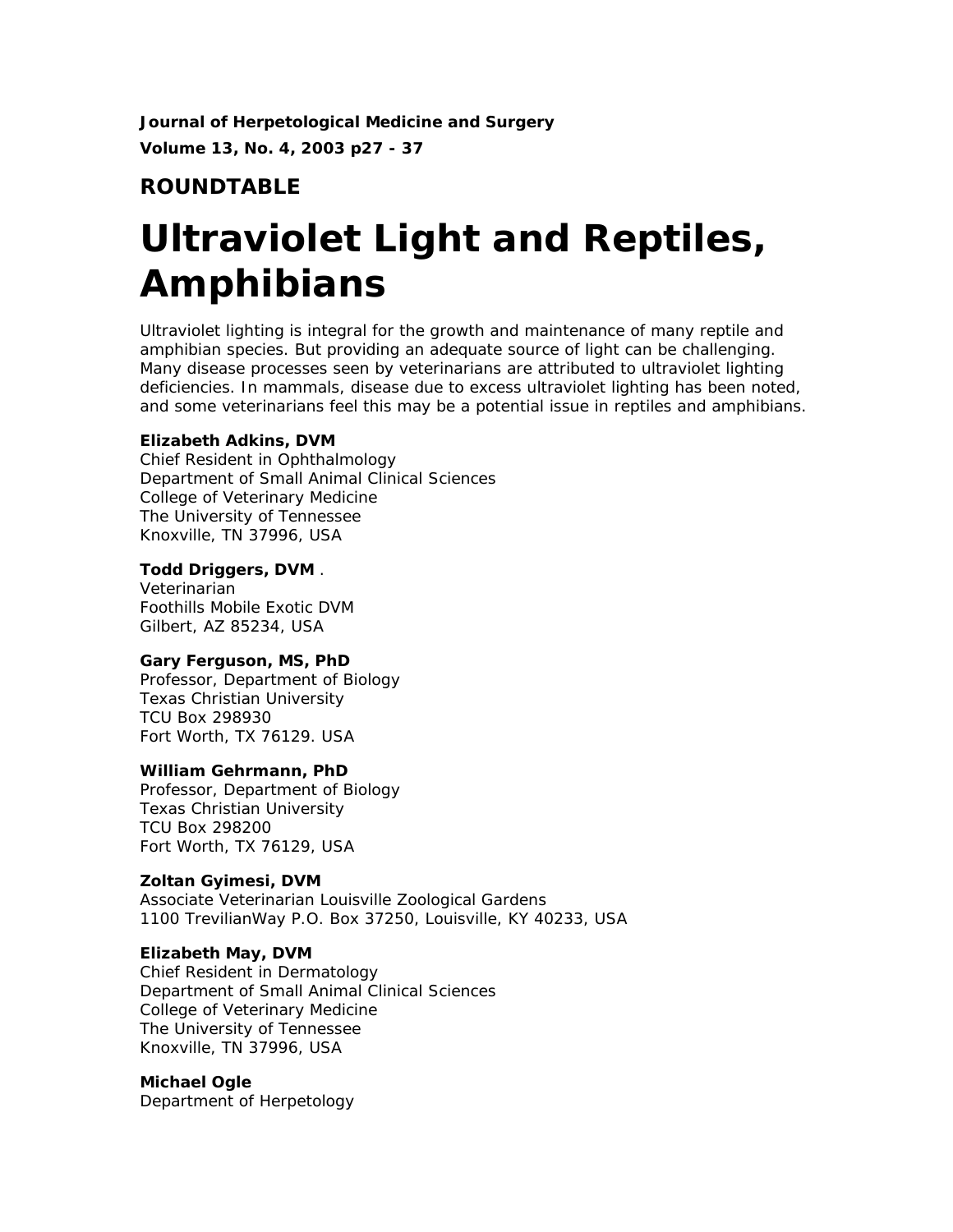Knoxville Zoological Gardens 3500 Knoxville Zoo Drive, Knoxville, TN 37914, USA

**Tommy Owens**  Department of Herpetology Zoological Society of San Diego P.O. Box 120551 San Diego, CA 92112,

## **Moderator: Eric Klaphake, DVM**

................................................................................................................................................

#### **1). What is ultraviolet light?**

**Driggers**: Ultraviolet light is a band of electromagnetic energy between 200 and 400 nm. It is an invisible form of light, which unknowingly and profoundly affects many animal species in both physiological and psychological ways.

**Gehrmann/Ferguson**: Based on explanations from Cromer (1994) and Endler (1990) we paraphrase as follows. Ultraviolet light is a form of electromagnetic radiation adjacent to one side of what is commonly called the visible spectrum based on human perceptual acuity. It may be described as either waves or particles called photons. The various waves are characterized by either wavelength or frequency. Lighting engineers prefer to work with the wave model, while photobiologists, working with processes such as photosynthesis or vision, prefer to work with the photon model. Waves may be quantified as irradiance or power density (watts per area), or energy per time (dose, i.e. joules per second per area). Photons can be quantified as photon flux or photon irradiance (mols of photons/sec/area/nm) for any given wavelength. Photons differ by the amount of energy they carry, which is wavelength-dependent.

**Gyimesi:** Ultraviolet light is radiation just beyond the violet end of the visible spectrum. UV radiation is the spectrum extending from 100 - 400 nm, which made up of shorter wavelengths than visible light (400 - 700 nm) and infrared radiation (700 - 3,200 nm).

#### **2). What are the different spectrums of ultraviolet light?**

**Driggers:** The three bandwidths of ultraviolet within the UV spectrum are UVA, UVB, and UVC. UVA is from 320 -400 nm. UVB is from 290 - 320 nm. UVC is from 100 - 290 nm.

**Gehrmann/Ferguson:** Ultraviolet light is generally divided into three regions of the light spectral distribution. The wavelength cutoffs between the categories are not consistently reported, but the International Commission on Illumination (CIE) approved ranges are as follows (Angelo, 2002). Long wavelength UV is called UVA and ranges from 400 to 315 nm. Medium wavelength UV is called UVB and ranges from 280 to 315 nm. Short wavelength UV is called UVC and ranges from 280 to 100 nm. Because 290 nm wavelengths are the shortest to naturally reach the earth's surface, it is often reported as the lower limit for UVB by some researchers (Gehrmann, 1994A, Ullrey and Bernard, 1999).

**Gyimesi:** Ultraviolet light is subdivided into three distinct bands. UVC, from 100 - 280 nm, is normally filtered by the earth's atmosphere. UVB, between 280 - 315 nm,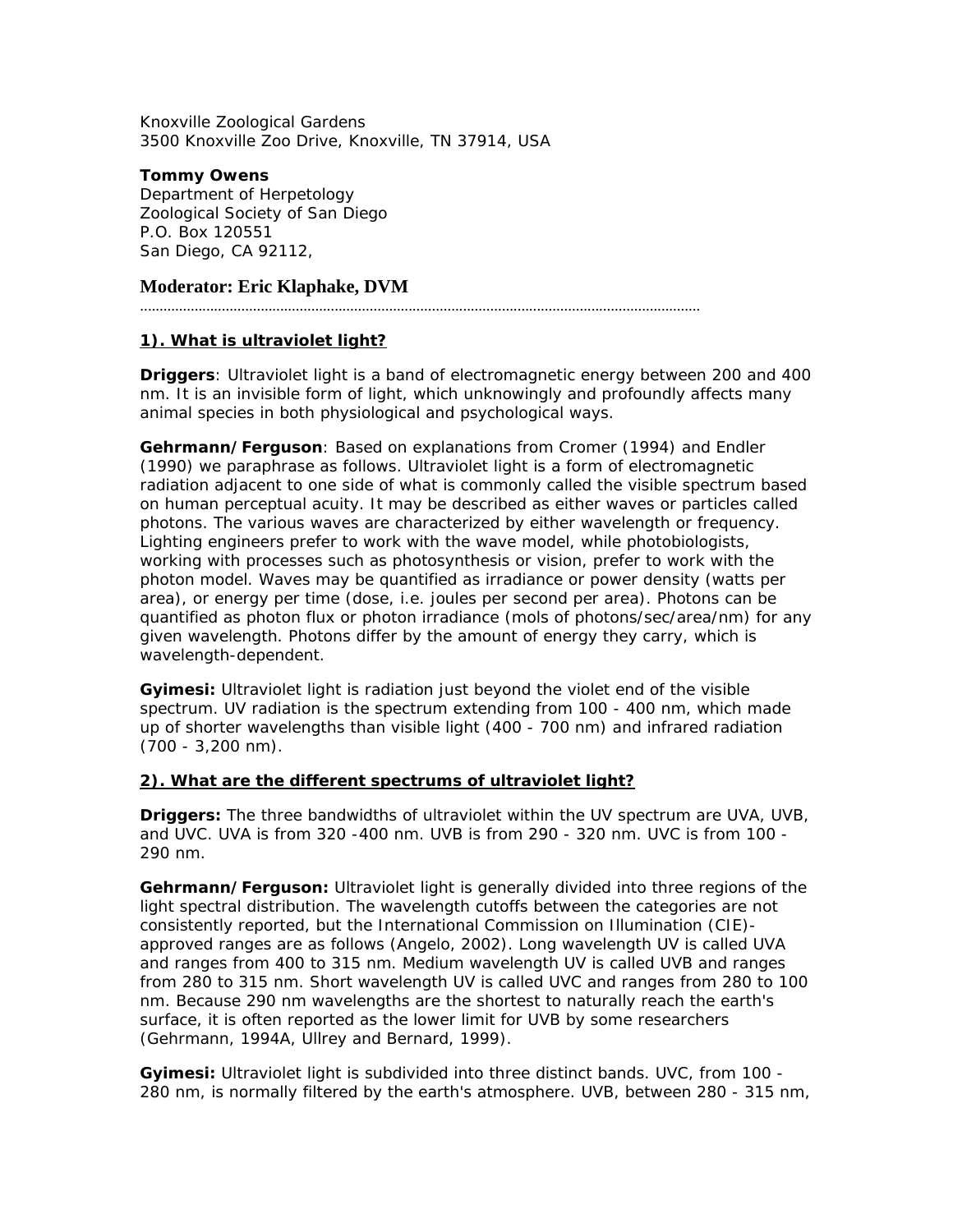and UVA, between 315 - 400 nm reach the earth and are an integral component of natural light.

#### **3). Why is ultraviolet light important for reptiles?**

**Driggers:** It plays a role in calcium metabolism through an apparent vitamin D3 precursor. It plays a role in photoperiod regulations. Reptiles from the equator region typically have a more consistent ability to be exposed to UV with 12 hr of light exposure year around. Photoperiods have profound reproductive influences on reproduction and behavior.

**Gehrmann/Ferguson:** UVC is unavailable to reptiles in nature, because it is absorbed in the stratosphere by the ozone layer. It is damaging to animal tissue and its only beneficial use from artificial sources is as a disinfectant, rapidly killing

potentially pathogenic microorganisms in a cage or environment when the reptile is temporarily removed. It can cause photobiosynthesis of vitamin D3 (MacLaughlin, *et al,* 1982), but the detrimental effects far outweigh this beneficial effect.

UVB is available in nature to amphibians and reptiles and has both detrimental and beneficial effects. Documented detrimental effects on vertebrates include tissue damage, potentially causing death, and vitamins A and D degradation (Kiesecker and Blaustein, 1995, Blaustein, *et al,* 1996, Tang, *et al,* 1994, Webb, *et al,* 1989, Remenyek *et al,* 1999). The detrimental effects for amphibians are currently being emphasized by researchers and are assigned an important role in the decline of amphibian populations (Blaustein, *et al,* 1995). To our knowledge such effects on natural reptile populations have not been documented. The beneficial effects of UVB include primarily its role in the photobiosynthesis of vitamin D3 (Holick, *et al,* 1995, Ferguson, *et al,* 2003), which ironically it can also degrade (Webb, *et al,* 1989), and possibly the disinfecting of pathogenic external parasites from a reptile's skin (Pritchard and Greenhood, 1968). UVB may be visible to some lizards, and its perception useful for vitamin D photoregulation (Ferguson, *et al,* 2003).

UVA definitely can be visually perceived by some lizards and plays a role in social communication (Alberts, 1989, Fleishman, *et al,* 1993). UVA, when reflected from a reptile's surface, can also be potentially detected by avian predators (Bennett and Cuthill, 1994). Accordingly, UVA has been documented to be beneficial for social communication but may be detrimental regarding predator detection. UVA can cause degradation of vitamin A in the skin (Tang, *et al,* 1994), which could lead to vitamin A deficiency.

**Gyimesi:** Providing ectotherms with a source of ultraviolet light mimics nature. So just as herpetoculturalists attempt to provide a species with a diet and thermal gradient that is consistent with its natural history, it seems appropriate to also provide ultraviolet light. The fact that many reptiles have been documented seeking out UV light sources suggests it is important to their well-being. UVB light is responsible for the cutaneous conversion of 7-dehydrocholesterol to pre-vitamin D3 in many species. This photobiogenesis of vitamin D3 is important in many animals for absorption and homeostasis of calcium. There is wide variation in which species rely on UV light for vitamin D3 synthesis and which get most of their vitamin D3 orally via diet. UVA light appears to have influence on psychology and behavior. In some species, UVA light has been shown to initiate and maintain normal agonistic, reproductive, and signaling behaviors (Gehrmann, 1994A). Anecdotally, UV light has been reported to act as an appetite stimulant in reluctant feeders and may aid in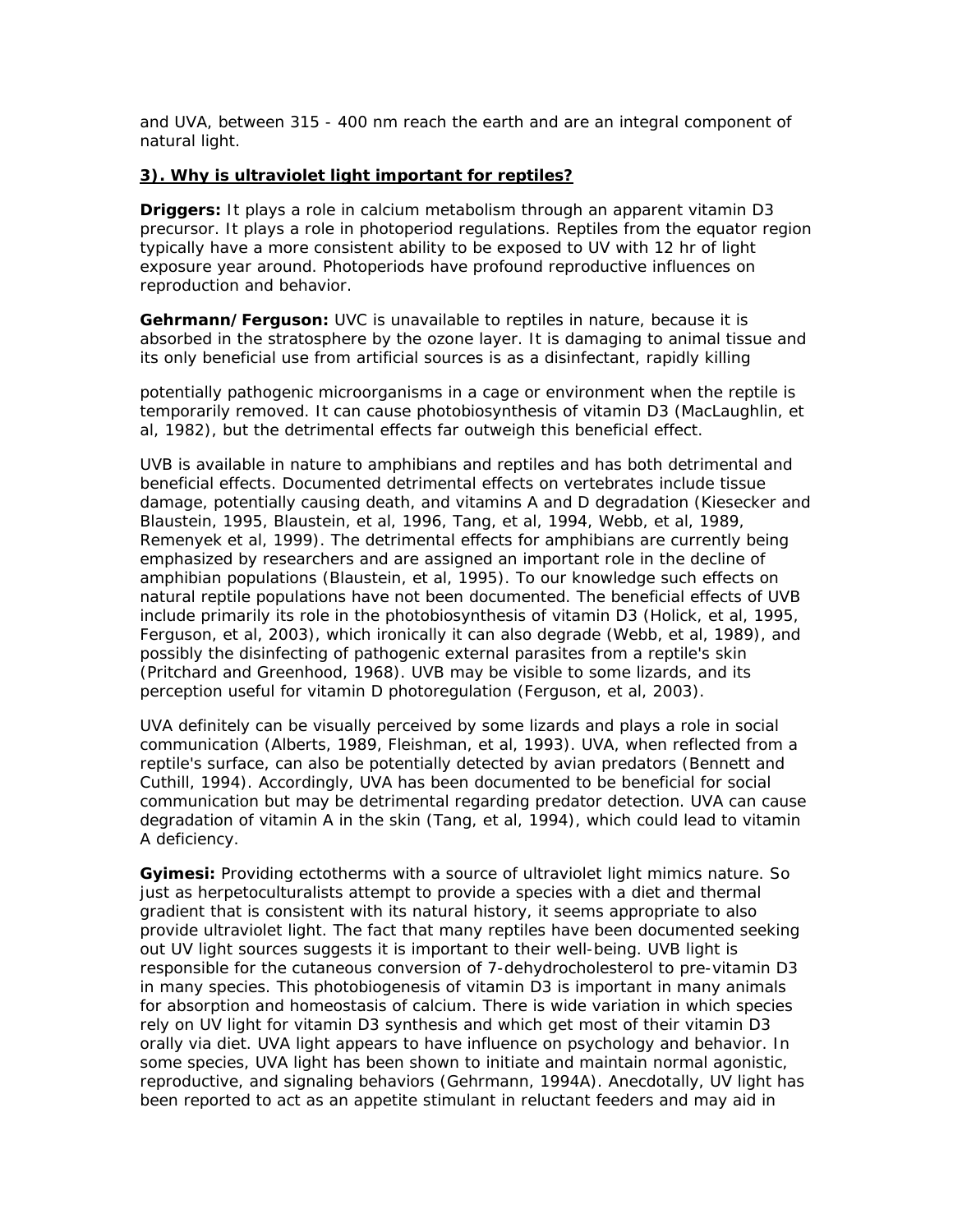prey recognition in some species. Failure to provide UV lighting may act as a chronic stressor in some captive ectotherms and may contribute to maladaptation and immunosuppression. There are reports of some species becoming more active and vigorous after exposure to UV light. Subjectively, UV light exposure also seems to enhance natural colors. There are likely still unknown benefits that make UV light important to provide for captive ectotherms.

**Ogle:** Ultraviolet light is important for reptiles because of its beneficial impact on their physiological and psychological well being. Many reptiles respond to UV lighting by behaving more like they would in nature. Colors brighten, feeding increases, and reproductive behavior typically increases for many different kinds of reptiles when UV is added. Some species, once exposed to a good source of UV lighting have shown a marked aggressive or flighty tendency not apparent under previous indoor conditions without UV. Reptiles are generally healthier with exposure to UV lighting. For a successful management program in terms of keeping and breeding reptiles, UV lighting can be one of the most beneficial resources available.

**Owens:** After three decades with the fundamental knowledge that reptiles benefit from the presence of ultraviolet light, there remains insufficient experimental data regarding specific aspects of light and its absolute advantages to reptile health and welfare. However, the extensiveness and duration of captive reptile husbandry along with several key studies have supplied us with enough anecdotal and scientific insight to make certain assumptions concerning reptiles and the value of ultraviolet light. For instance, it is understood that both quantitative and qualitative aspects of light play a role in behavior and in the physiology of many taxa of reptiles and amphibians. Ultraviolet light, temperature, and photoperiod can influence reproductive cycles, metabolism, and appetite.

#### **4. How are ultraviolet light levels measured or assessed?**

**Driggers:** My practice has just purchased a UV meter that allows me to assess the UV intensity. The least expensive and qualitative way is to place a small piece of newspaper where the reptile basks for its ultraviolet. The paper usually turns a yellowish cast in two to three days if the bulb is producing enough unfiltered UV and is close enough distance from the basking area.

**Gehrmann/Ferguson**: UV irradiance can be measured by spectroradiometers, which generate spectral power distributions for the entire light spectrum resolved into narrow 1-2 nm bands (Bernard, 1995, Ullrey and Bernard 1999). Unfortunately, these instruments are very expensive (about \$30,000) and are not portable. UV irradiance can also be measured by broadband radiometers that are dedicated to a portion of the entire light spectrum, such as UVA or UVB. These are much less expensive (\$500 - \$3,000), smaller and. much more portable (Gehrmann, 1987, Gehrmann, *et al,* in press). Their drawback is that their spectral resolution may be much broader (say about 30 nm for UVB meters) than that of a spectroradiometer (1-2 nm). So, for measuring the most effective part of the UVB range for vitamin D synthesis (295 + 3 nm, MacLaughlin, *et al,* 1982) the radiometer output will include too much of the spectrum and may not accurately reflect the biosynthetic potential of a UVB light source. Furthermore, some radiometers are manufactured for very specific light sources, such as artificial light generated from a monochromatic UVB lamp, which has comparatively little UVA and visible light. Thus, they may not be accurate for more complex light sources such as natural light or artificial light from a fluorescent tube. Light energy of different wavelengths, particularly infrared, may bleed into the detector and artificially elevate the reading. Even more troubling, the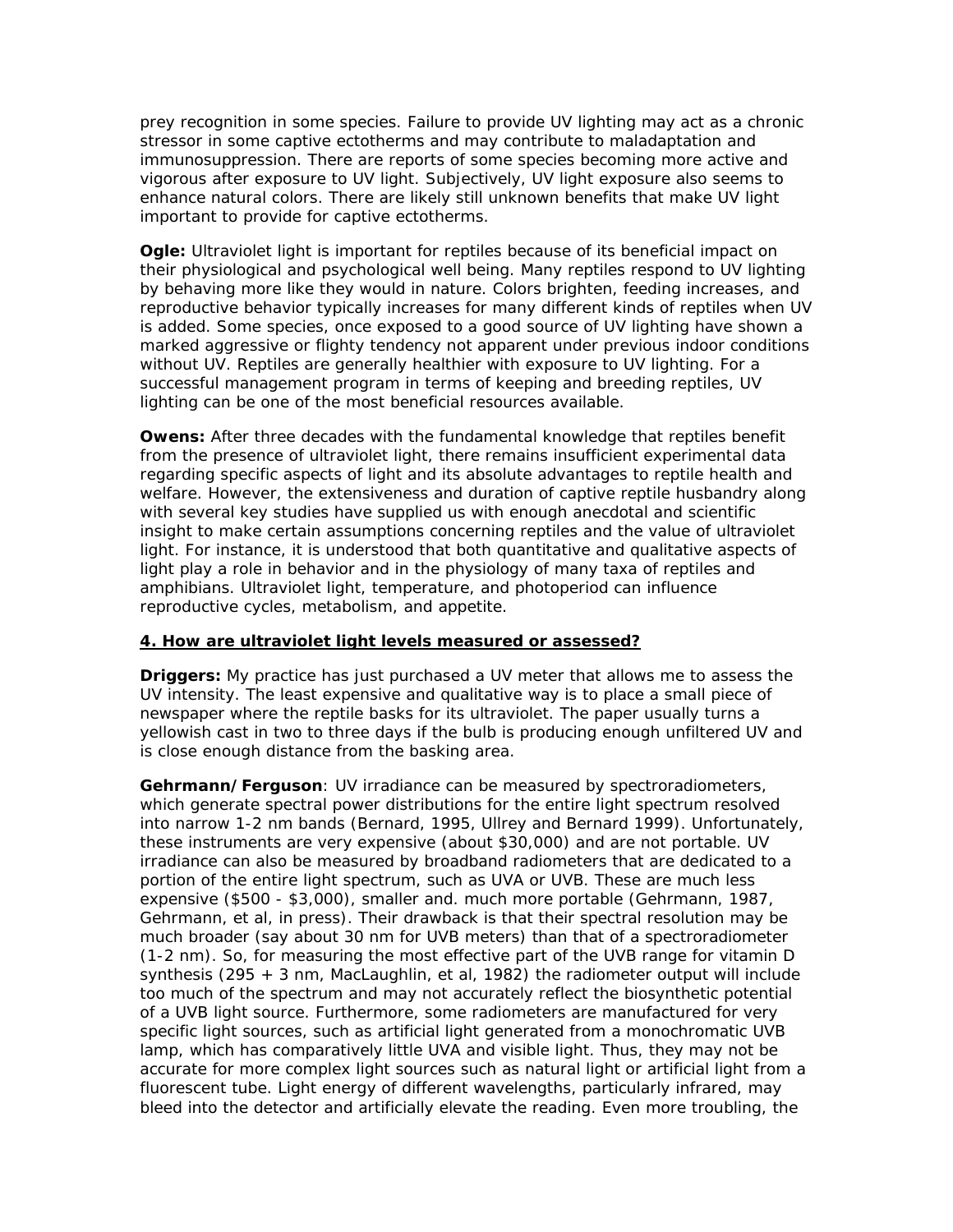currently available UVB radiometers such as UVP Inc, Spectronics® Corp and Gigahertz-Optik® give different irradiance values from the same UVB light source. This is partly because of uncontrolled bleed-in of non-UVB light in some of the meters and for other reasons intrinsic to the translationof photon input into output peculiar to a given brand of radiometer (Angelo, 2002, Gugg-Helminger, 2002).

The solution to the latter problem is to standardize the readouts of the various brands of radiometer to an independent measure of vitamin D photobiosynthetic potential. An in-vitro model was developed by the Vitamin D, Skin and Bone Laboratory of Boston University Medical Center directed by Michael Holick (Lu, *et al,*  1992). This model consists of a boron-silicate ampoule containing an alcohol solution of 7-dehydrocholesterol or provitamin D, the precursor to vitamin D. Exposure of the ampoule to UVB causes conversion of provitamin D to previtamin D and vitamin D in proportion to the UVB irradiance. This model can serve as the independent measure to standardize the radiometers when exposed to a particular light source. Using these models we are currently attempting to standardize three popular radiometers mentioned above with several popular artificial UVB sources and the sun (Gehrmann, *et al,* in press).

**Gyimesi:** Radiometers are available that can be calibrated to measure certain wavelengths of UV light. UV output, or irradiance, is typically measured in microwatts/cm2. At this time, quality radiometers are likely cost-prohibitive for the average herpetoculturalist. An indirect method of assessing UVB sources is with the use of vitamin D conversion ampules. These ampules, containing 7 dehydrocholesterol, are an in vitro marker of biological activity and can be placed in exhibits where an animal might bask. During exposure to UVB light, the 7 dehydrocholesterol is converted to previtamin D3. The percentage of conversion, as determined in the laboratory, sheds light on the effectiveness of the UVB source and quality of the basking site.

#### **5. What are the different sources of ultraviolet available for keeping reptiles?**

**Driggers:** My typical recommendations are based upon both safety and effectiveness. I take into consideration what will do the most good and "above all do no harm." I typically use Reptisun® products by ZooMed® and use different strengths based upon the reptiles' closeness to the equator and known photo regulation practices in wild observations.

**Gehrmann/Ferguson**: The preferred source of UVA and UVB is the sun at temperate (late spring through early fall) or tropical latitudes (Chen, 1999). Unfortunately, this is difficult to provide for most captive reptiles, which must be kept indoors in many instances.

The most powerful artificial UVB source that can be obtained commercially is the fluorescent sunlamp. Sunlamps have even more photobiosynthetic potential (determined by exposure of in-vitro models) than natural sunlight (Ferguson, unpubl. data). Unfortunately, the strong UVB and measurable UVC generated by these bulbs can cause serious damage to both the reptile and keeper and are not recommended for general use in herpetoculture (Ferguson, *et al,* 2002).

Several weaker UVA and UVB-emitting fluorescent tubes, such as the Reptisun® 5.0, the ESU Reptile D Light®, and the Sylvania® BL350 blacklight are commercially available. These produce significant but not dangerously high UVB irradiation. While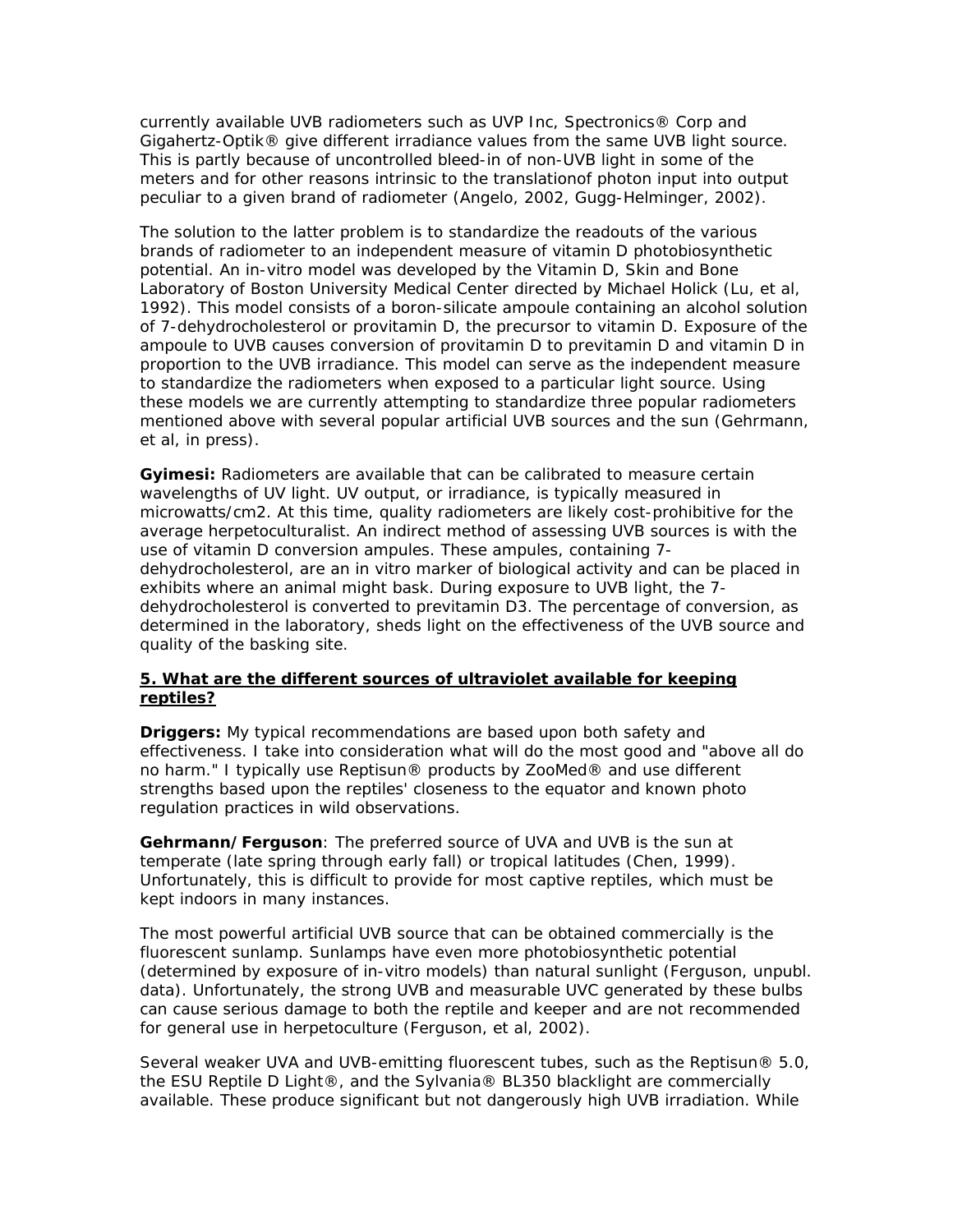their relative photobiosynthetic potential is still under investigation, reports are accumulating of their ability to adequately sustain healthy vitamin D-condition in lizards (Bernard, 1995, Alien, *et al,* 1996, 1999, Ullrey and Bernard, 1999, Ferguson, *et al,* 2002, Aucone, *et al,* 2003).

Recently, some screw-base, self-ballasted mercury vapor lamps that simultaneously produce infrared heat and UV, such as the Westron® Active UVHeat and ZooMed Power Sun® UV have become available. While their relative photobiosynthetic potential is still under investigation, reports are accumulating of their ability to adequately sustain healthy vitamin D-condition in lizards (Aucone, *et al,* 2003).

**Gyimesi:** Exposure to the sun is the optimal way to provide UV light. There is no safer, simpler, or more effective substitute to direct, unfiltered sunlight. Natural UV exposure, even in the shade, can be substantial and greater than many UV bulbs on the market. In many climates, year-round access to the sun is not possible. In some species, this may not be required as vitamin D is stored in the body and can be slowly utilized during times the sun is unavailable. How long appropriate vitamin D levels exist in the body once UVB light is no longer available likely varies between species and may partially be dictated by diet. In Komodo dragons housed at the Louisville Zoo, 150 d of access to direct sunlight appeared to be sufficient to maintain normal circulating levels of the vitamin D metabolite, 25-hydroxyvitamin D, for the remaining year (Gyimesi and Burns, 2002). The UVA and UVB radiation that reaches the earth varies due to factors such as latitude, altitude, season, time of day, surface reflection, and cloud cover.

UV does not readily pass through standard glass or Plexiglas®, and is even partially filtered by fine wire mesh. Therefore putting a reptile in an aquarium next to a sunny window is not as effective as intended and may subject animals to dangerously high temperatures due to heat trapping. Typical window glass has been shown not to transmit wavelengths shorter than 334 nm (Ullrey and Bernard, 1999), which would allow some UVA transmission but no UVB. Better transmission is possible through certain UV-permeable acrylics. Windows and skylights made of these materials have been in use in some zoological parks as a means of bringing beneficial natural UV rays indoors. Unfortunately, these materials are not inexpensive and their UVtransmitting capabilities tend to decline over time. The proper placement of . these windows is critical to their effectiveness.

Artificial UV lights marketed as "full spectrum" are available and are often used when access to sun is not an option. One should be familiar with the UVB and UVA output of these lights before purchase. Although this information is often available through the bulb manufacturer, there are unbiased assessments available that compare UV outputs in several of the more common bulbs (Gehrmann, 1997). The UV output from these bulbs decreases over time, even though they may still produce visible light.

**Ogle:** There are several possibilities for increasing UV exposure for captive reptiles. The most common method used is full-spectrum fluorescent lighting. Incandescent mercury vapor bulbs have recently entered the market and are becoming very popular among zoos and private individuals due to their apparent benefits. These new mercury vapor bulbs produce heat as well as higher levels of UV than fluorescent. Mercury vapor bulbs appear to be the best choice for reptiles ranging from temperate, tropical, and desert habitats. Fluorescent bulbs are still the best choice for montane species where an additional heat source needs to be avoided. The ideal choice for exposing reptiles to UV is the tried and true method of putting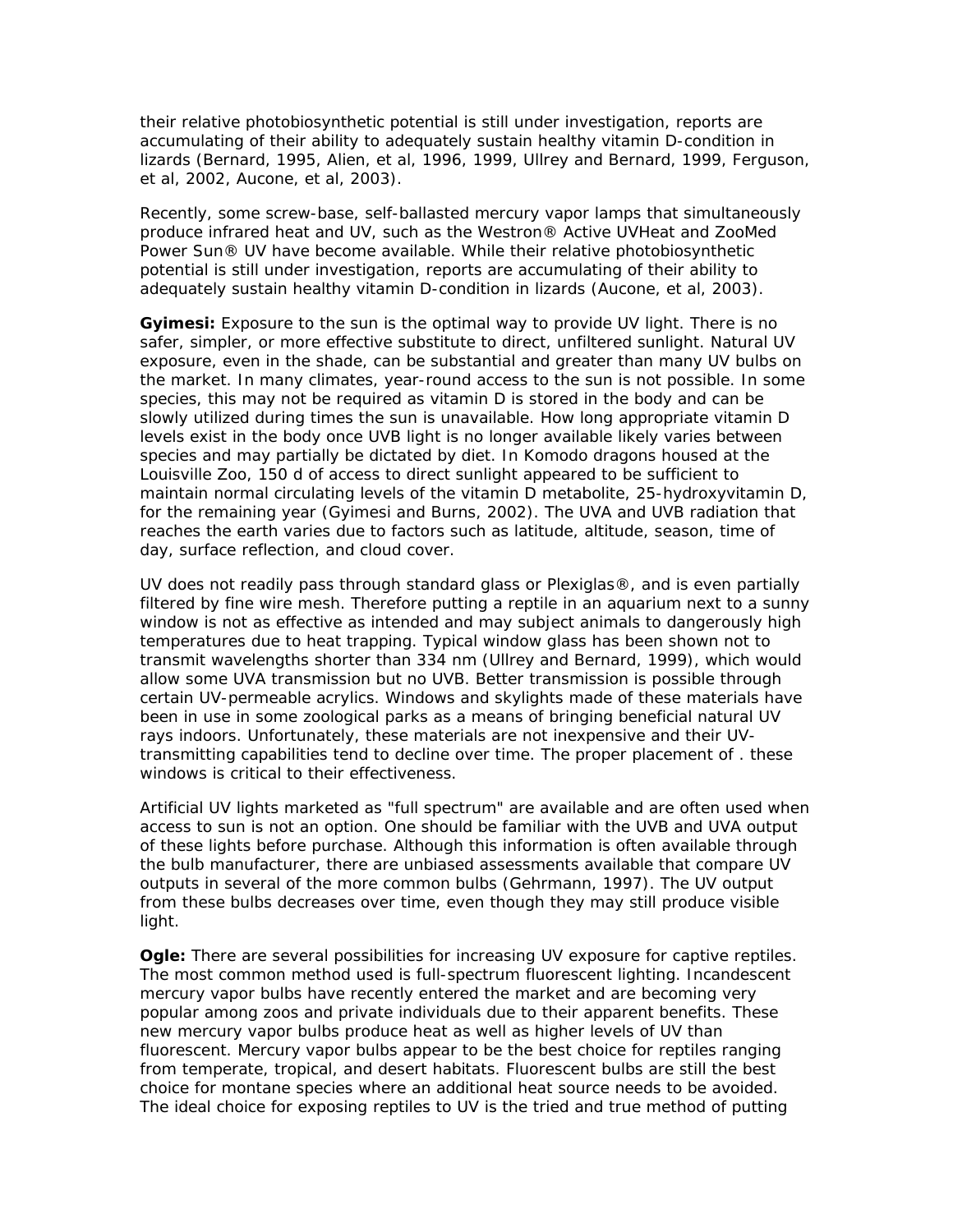the animals outside. Here at the Knoxville Zoo, we feel that most of our breeding successes with chelonians come from our ability to get most of them outside during the summer months.

**Owens:** While there are many products on the market billed as "full spectrum" or "reptile basking lights", there are very few that emit UVB light. Fluorescent bulbs have been manufactured for quite a few years that cater specifically to the needs of certain reptiles. There are other companies that manufacture fluorescent bulbs that offer a broad or "full spectrum." Another type of bulb that offers an alternative, and in some cases can be used in conjunction with the fluorescent bulbs, is the mercury vapor or "active UV" bulb. It has been my experience that incandescent bulbs dubbed "daylight" bulbs or "reptile basking" bulbs should not be relied on as a source of ultraviolet light.

#### **6. How should ultraviolet lights be positioned for reptiles in terms of filtration, distance, duration, and frequency of changing?**

**Driggers:** This is a great question, which entails everything there is to know about a reptile's wild niche. As an exotic animal house call practitioner, this is where I feel I make the biggest difference for the owners to understand the captive environments through understanding not only photoregulation, but also thermoregulation and humidity. I find it difficult to separate the aforementioned concepts so this answer will encompass the next question as well.

The obvious answers are that the light is 100% filtered by glass and about 30% filtered by screen. The distance from the reptiles basking spot is also important. The distance and the formula for its determination operate by the inverse square rule. The basic rule is that if the light has to be within 24 in of the basking area to receive any appreciable UV. Moving the UV half the distance or increasing the height of the basking area (if appropriate) will square the intensity of the UV by a factor equal to half the distance the light is from the reptile. In other words if the reptile is 20 in from the UV source and you move the bulb 10 inches closer (or raise the perch) the reptile with get 100 times as much UV. Duration of light depends on the individual's habitat in the wild. Equatorial species need a 12 hr photoperiod and non equatorial species need variable amounts of photoperiod depending on the distance they are from the equator. If the species is being kept in its native area, it is easy to know the seasonal variation in the photoperiod. UV intensity however varies seasonally so any recommendation is a best guess situation. My recommendations for changing the light are every six to eight months, and as a practical matter I have the owner write the date the light was purchased with a felt tip marker and write on the calendar to replace it six to eight months later.

The complex question has some simple solutions, but can only be accomplished with owners that have the perspective of "what is the best I provide for my reptile?" not "what is the minimum I can get by with for this reptile?" The simple solution is habitat construction with complete microhabitats. The fundamental questions include: how does this animal live in the wild, what niche and/or niches is it known to utilize, how do these niches (microhabitats) change seasonally, is the species of concern nocturnal, diurnal, crepuscular or seasonally variable, is the species of concern an obligate carnivore, opportunistic, omnivorous, or herbivorous, is this species aquatic, sub-terrestrial, terrestrial, semi arboreal, arboreal, and is the species of concern from a tropical area, desert area, or deciduous area (humidity variability)?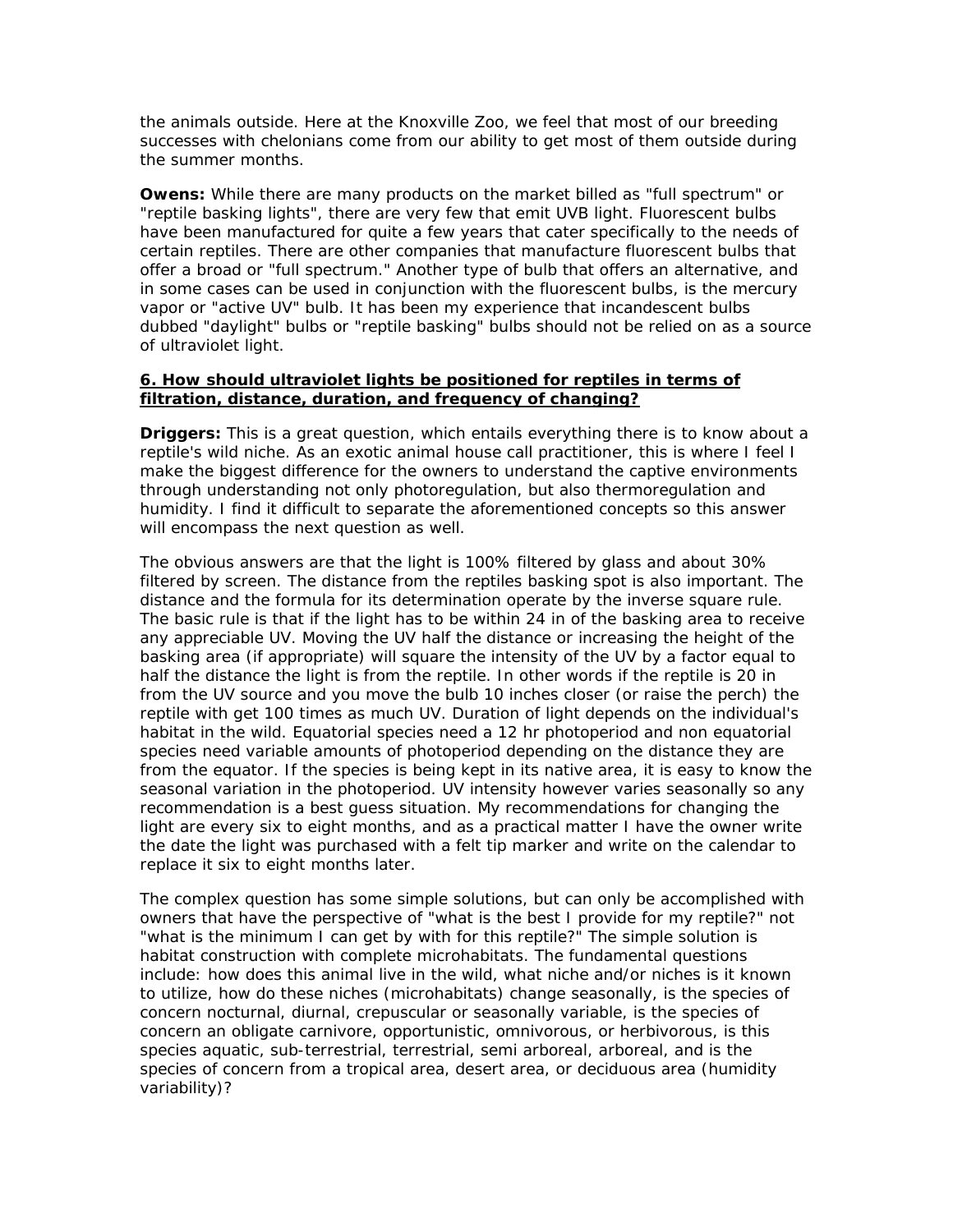Microhabitats can only be constructed with space. Compartmentalization will allow less space to be used, but sufficient space is the key. Practically speaking, I recommend for an owner to build or purchase (new or used) an entertainment center large enough for the adult reptile. (The bigger, the better.) Entertainment centers are ideal because of the compartments (TV, stereo, and knickknack shelves, and dark storage areas). A hole-saw can be used to drill out the enclosure between compartments. The hole should be as small as possible but should allow for the adult reptile to gain access to the desired niche. The niches to be designed are species specific, based on substrates, viewable areas, lights (UV and basking), perches/logs, humidity chambers (using plastic boxed to fit into a compartment with appropriate substrate), aquatic areas, cross-air ventilation, dark warm areas, dark cool areas etc.... The process of cage design allows owners to bond with their reptile/amphibian and to educate them during the process. My goal is to get the process started and to educate in general designs.

**Gehrmann/Ferguson**: The bottom-line answer for this question is a resounding, "We don't know for most species." It all depends on many factors including the dietary vitamin D intake, UV and temperature requirements of the species, and whether it is a juvenile, male or female. If reproduction is not the goal, requirements may be less (Ferguson, *et al,* 1996).

For panther chameleons we have determined experimentally that exposing individuals 12 hours/day to UVB irradiance of 5-15 microwatts/cm2 (measured with a Spectronics® UVB radiometer, or about 20 - 60 measured with a UVP UVB radiometer) from hatching through maturity is optimal (Ferguson, *et al,* 2002). This regime will result in healthy adults with no signs of nutritional metabolic bone disease and in viable eggs with healthy neonates. Higher and lower values than this range result in hatching failure. A Reptisun® 5.0 or Sylvania® 350BL blacklight bulb positioned so the lizard is always within 10 - 20 cm from the light source will provide this UVB environment (Gehrmann, *et al,* in press). The bulb probably should be replaced every 12 to 18 m. Desert-dwelling lizards may need more than this. Deep shade dwelling diurnal or nocturnal but sun-exposed lizards, like *Uroplatus,* may need some but less UVB (Rick Hudson, pers. comm.). Many nocturnal lizards and most whole-animal eating snakes probably require no UVB. Turtle species probably vary in their UVB requirements (Bernard, 1995, Pritchard and Greenhood, 1968). Until the UVB environments of more species are rigorously monitored in the field or in captivity or subjective data is accumulated and published on "this is what seems to work CONSISTENTLY for species X", trial and error is probably necessary.

Again, dietary vitamin D intake will modify UVB requirements. There are strong suggestions from our work on panther chameleons and from the literature that some lizards (and perhaps some aquatic turtles) are able to "perceive" UVB light and respond to it in a regulatory fashion regarding their vitamin D-condition (Ferguson, *et al,* 2003). Depriving panther chameleons of dietary vitamin D causes them to voluntarily expose themselves more to strong UVB in a gradient than those given high dietary vitamin D. By implication, if we don't know the UVB requirements of a species, we can provide it a gradient from a moderate irradiance to shade, and it will regulate its dosage. We also have some preliminary data that UVB and visible light gradients should be coordinated. In other words, if the visible light gradient produced by a floodlight is at one end of the cage, and the UVB gradient produced by a Sylvania® 350 blacklight is at the other end, the lizard may not respond appropriately to the UVB (Ferguson, unpublished data). So the UV and visible light sources should be placed close together or come from the same bulb.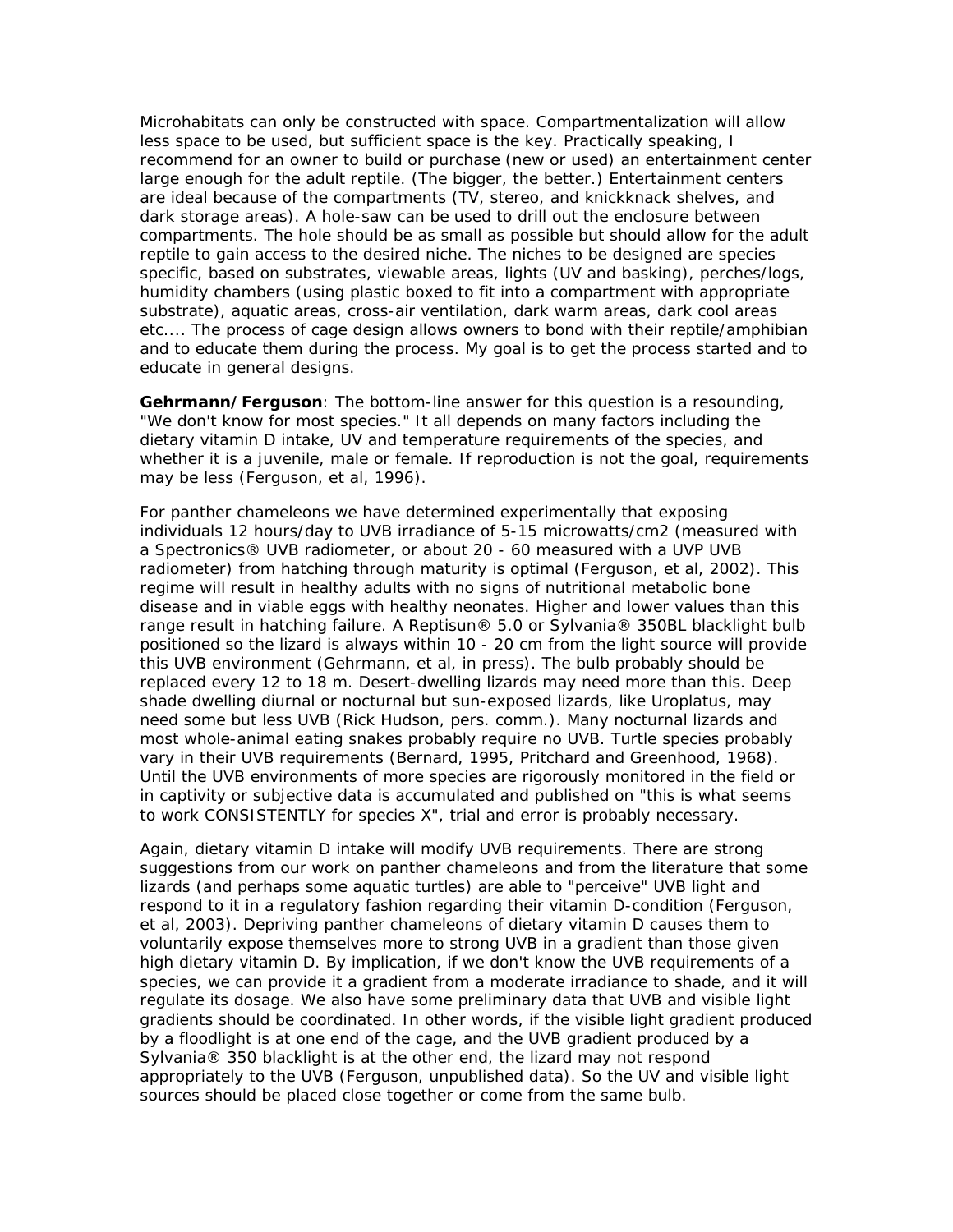**Gyimesi:** Positioning of artificial lights depends on many factors such as the make of the bulb, whether it produces a focal output of UV (spot) or more diffuse output (flood), enclosure design/size, species the bulb is intended for, wattage, heat output, etc. There should be no glass or plastic between the animal and the bulb, and ideally no fine wire mesh. UV output is highest closest to the bulb and decreases with distance. Many bulbs produce low to negligible quantities of UV light at distances at/over 12-18 inches. There are newer bulbs on the market that emit a higher output of UV light making them more effective at greater distances and thus more practical for larger enclosures. My understanding is that artificial bulbs tend to degrade at about the same rate, therefore higher output bulbs have a longer useful lifespan than lower output bulbs. Because the cutaneous conversion of pre-vitamin D3 to vitamin D3 is a temperature dependant process. it is ideal to provide appropriate heat at the basking site. Some of the newer self-ballasted bulbs emit both UV light and heat.

**Ogle**: When using UV lighting, there should be nothing blocking the transmission of UV. Glass or plastic cage tops will filter out most, if not all, UV. With standard fluorescent UV lights, the recommended distance for exposure is 18 in. We get the best results by placing lights no more than 12 in away from most of our lizards and tortoises. I feel that the closer they are the better. This is especially the case for some of our tortoise species which come from arid, lowland situations such as Cape tortoise, *Homopus s. signatus,* Egypytian tortoise, *Testudo kleinmanni,* Malagasy spider tortoise, *Pyxis a. arachnoides,* and finally pancake tortoise, *Malacochersus tornieri,* where natural UV exposure in the wild would be much greater. We have recently begun to add the mercury vapor bulbs, and because of the heat emitted they are kept at a greater distance from the animals than the cool fluorescent bulbs. Since the mercury bulbs put out a lot more UV, there should be no negative effect because of the increased distance. We keep our lights on for the duration of the day, and the animals always have access to hide areas if they need them. Ideally the fluorescent lights should be changed out every six months per the recommendation of the manufacturers. The mercury vapor bulbs supposedly need only to be replaced when they burn out.

**Owens:** Many factors are involved when considering the positioning of an artificial source of UV light, all of which can have an effect on the intensity of UV that actually reaches the reptile. Utilizing a UVX-Radiometer, at the San Diego Zoo, we have tested the intensity of UVA and UVB in terms of filtration and distance in a limited number of situations.

One recurring result is that any obstruction between the light source and the animal is going to filter, to some degree, the UV intensity. Screen and mesh commonly used in screen cage tops and arboreal style cages can filter out 40 - 50% of the UV intensity. One of the most shocking observations is that . . very little UVA or UVB is detected beyond 12 - 18 cm from "full spectrum" fluorescent and blacklight bulbs that are commonly used in zoos and in the private sector. In contrast, mercury vapor bulbs emit UV to a much greater measurable distance. Most manufacturers recommend that their bulbs be changed every six months. In the case of one brand of mercury vapor bulb, the UVB intensity was very high. We haven't tested the longevity of bulbs, but through random sampling on a small number of bulbs, it does appear that fluorescent blacklight bulbs emit beneficial UVA and UVB longer than a six-month period. Our experience, so far, coincides with the manufacturers claim that there is UV emission throughout the life of the mercury vapor bulbs.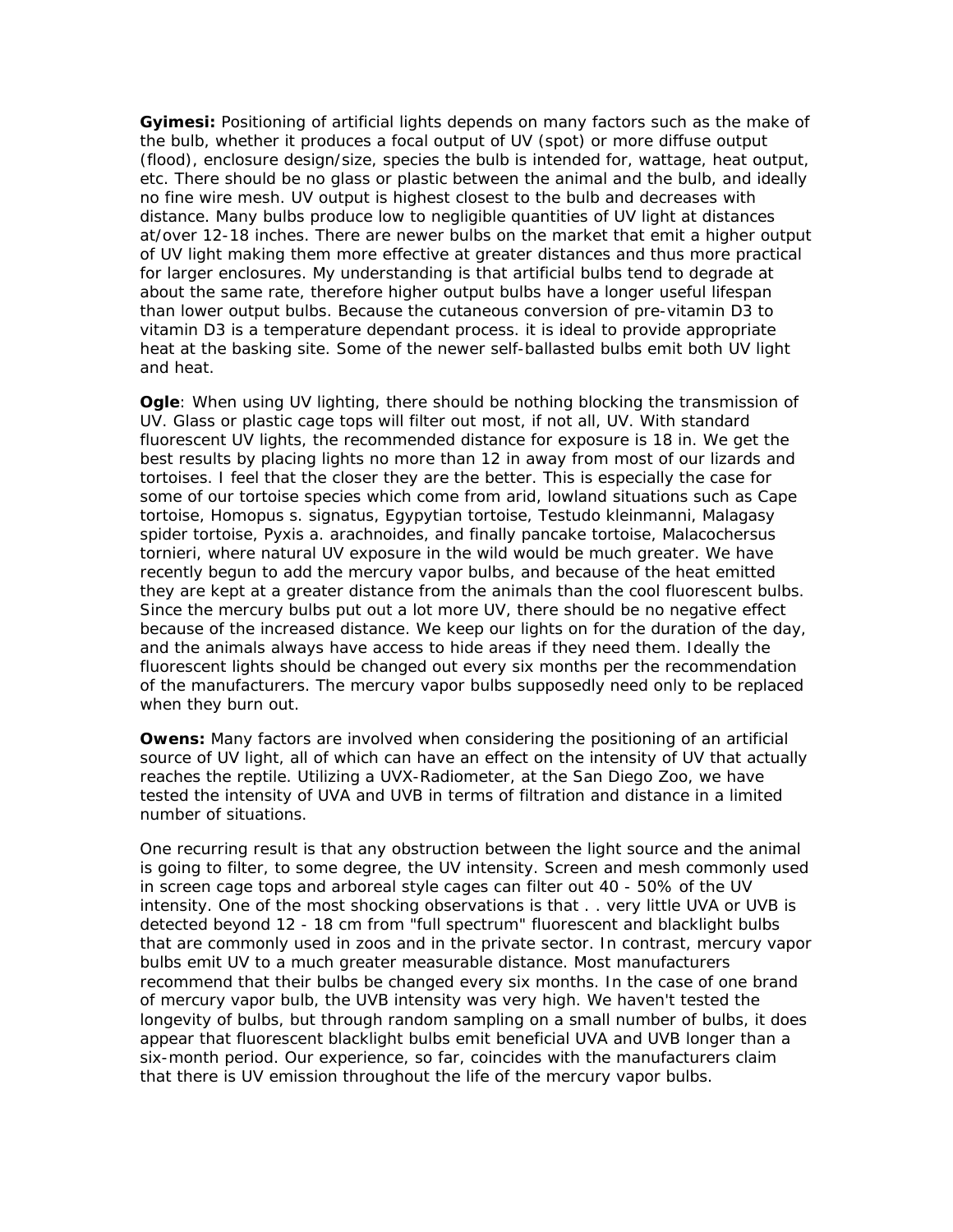#### **7. What are your recommendations for the following groups, in terms of UV lighting?:**

**a). lizards** 

- **b). snakes**
- **c). crocodilians**
- **d). turtles and tortoises**
- **e). amphibians**

**Driggers:** See #6

**Gehrmann/Ferguson:** a). lizards - All diurnal lizard species should be given a UVB gradient. The UVB requirement will vary with dietary vitamin D intake and with species. We need more research.

b). snakes - Most snakes probably don't need a UVB gradi-. ent, except strongly diurnal species that are known to bask, e.g. racers, maybe water snakes. We need more research.

c). crocodilians - Most species probably require UVB gradients. We need more research.

d). turtles and tortoises - Tortoises may not require a UVB . gradient, basking aquatic species probably do. We need more research.

e). amphibians - Some species may need UVB gradients, many are seriously injured by any strong exposure. We need . more research.

**Gyimesi:** Ideally, all ectotherms should be provided with access to direct, unfiltered, year-round sunlight. Even crepuscular and nocturnal species may reap some benefits in nature from early morning or late evening UV. Unfortunately, this is typically not possible.

a). Lizards include a diverse group of species with varied UV light demands. Nocturnal lizard species such as eyed skinks, *Chalcides ocellatus,* and leopard geckos, *Eublepharus macularius,* develop normally when the diet is the only source of vitamin D3, however most diurnal species, including day geckos, *Phelsuma madagascariensis,* green iguanas, *Iguana Iguana,* and Komodo dragons, *Varanus komodoensis,* appear to be more dependent on UVB exposure. Therefore it is important to be familiar with the lifestyle of the species and provide UV light for most diurnal, basking lizards, especially juveniles. Many lizard species likely also benefit from UVA exposure.

b). Snakes do not appear to require UVB light for vitamin D3 photobiogenesis, and therefore many herpetoculturalists

tend not to provide UV lighting in captivity. They likely receive all the required vitamin D3 orally via their carnivorous diet. UV light however is not detrimental when provided appropriately and may benefit many specimens.

c). Crocodilians likely benefit from UV light but seem to rely more on dietary sources of vitamin D3 to meet their calcium needs. In fact crocodiles and alligators raised in the skin trade are often reared as youngsters in indoor, dimly lit pens to minimize conspecific aggression and competition. These crocodilians do not appear to develop nutritional secondary hyperparathyroidism provided the calcium, phosphorus, and vitamin D3 content of the diet is appropriate. This apparent ability to develop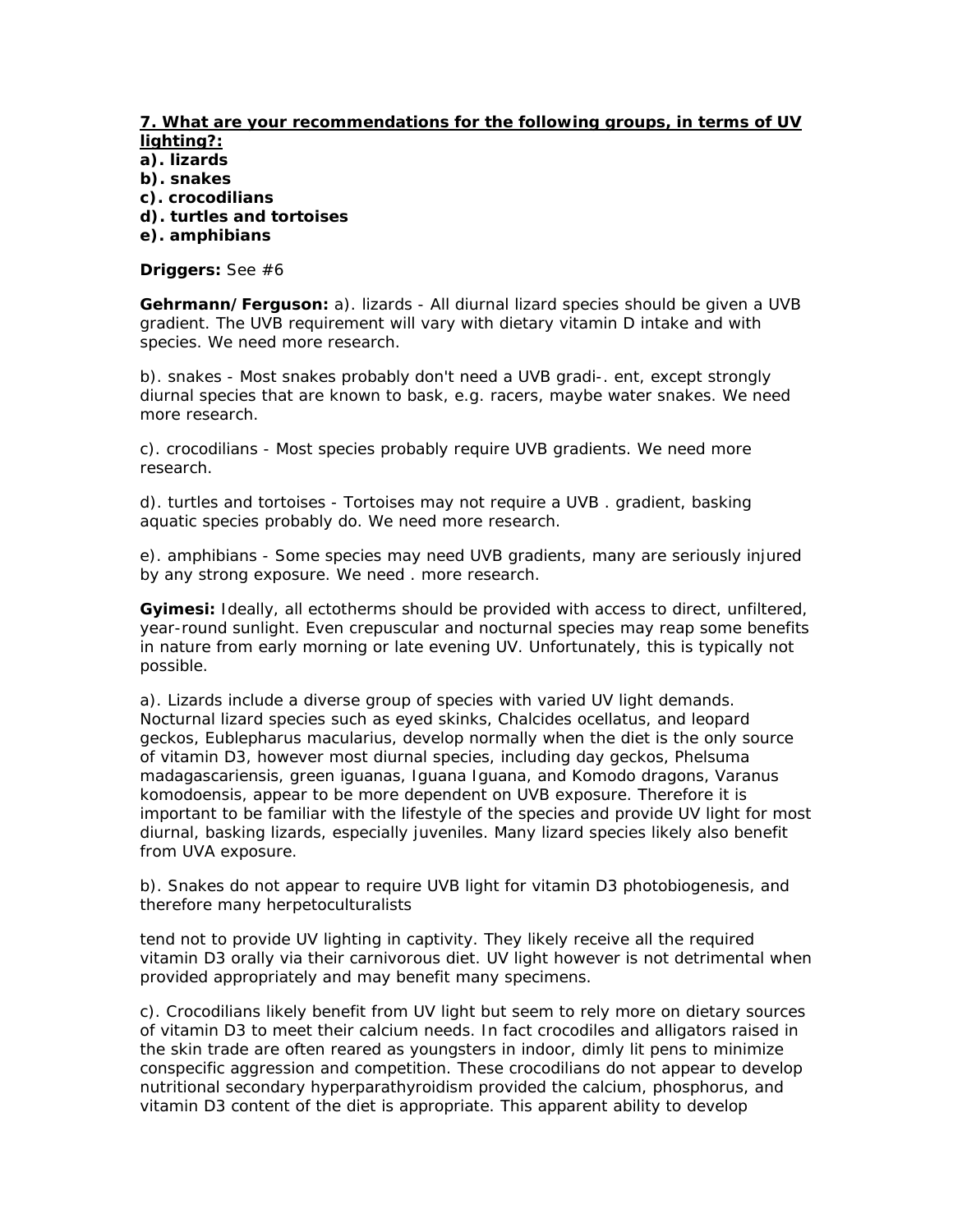normally without UVB light may be due to their nocturnal lifestyle and carnivorous diet. Nevertheless, there may be long-term consequences of depriving crocodilians of UV light. For instance, some have observed that egg fertility rates appear to be lower in crocodilians housed indoors compared to the higher fertility rates reported in both wild and captive outdoor-housed crocodilians. Additionally, malocclusion seems to be seen more commonly in crocodilians in captivity than those in nature. It has not been verified whether these observations correlate directly to UV light needs.

d). Turtles and tortoises also likely profit from UV exposure. How much they rely on the sun for vitamin D3 photobiogenesis however, is not clear and likely varies between species. The Louisville Zoo has successfully raised star tortoises, *Geochelone elegans,* red-footed tortoises, *Geochelone carbonaria,* and yellowspotted Amazon river turtles, *Podocnemus unifilis,* under very weak UVB emitting bulbs, without any evidence of nutritional secondary hyperparathyroidism. Whether long-term suboptimal lighting contributes to other problems such as scute pyramiding in tortoises or ulcerative dermatitis in aquatic turtles requires further investigation.

e). Although the spectral requirements for amphibians are largely unknown, most literature recommends the use of ultraviolet lighting in amphibian husbandry. In general, amphibians prefer subdued lighting. Nutritional secondary hyperparathyroidism is not uncommon in captive amphibians, however many cases may stem more from dietary imbalances than UV light deficiency.

**Ogle:** a). Generally I would recommend UV for all lizards, as it will do no harm as far as I know and should be beneficial. The groups that I feel that it is of the utmost importance for would be the families *Varanidae, Agamldae, Iguanidae, Chamaeleonidae,* and *Cordylidae.* Most of these families have species that are highly diurnal and need UV for basic physiological processes. In my experience, *Varanus*  spp. and chameleons *(Chamaeleo* spp., *Furcifer* spp.) show improved appearance from UV, and the overall health of the animal is as different as night and day between animals exposed to UV and those that have not. This should hold true with many other taxa of lizards as well. Other than *Phelsuma* spp., many people do not use UV lighting for geckoes, but in my experience, UV helped in getting fertile eggs and hatchlings from *Uroplatus* geckoes (i.e. *phantasticus* and *sikorae).*

b). As far as I know there has been limited work on UV lighting and snakes, but I certainly do not doubt that there are possible benefits for long-term health and propagation with many taxa of snakes.

c). This is another order that I have limited experience with as the Knoxville Zoo currently holds only three species (American alligator, *Alligator mississippiensis,*  Chinese alligator, *A. sinensis,* and Cuvier's dwarf caiman, *Paleosuchus palpebrosus).*  The American alligator is kept outside and has exposure to natural sunlight, the other two species are maintained indoors with just fluorescent lights for UV. Under such conditions, *P. palpebrosus* has reproduced successfully on three occasions. The specific UV needs of crocodilians are beyond my level of expertise.

d). The use of UV with chelonians is highly recommended. In my experience with tortoises, exposure to UV is a key to maintaining/breeding many species. In 1993 the Knoxville Zoo was given the opportunity to acquire 5.5 star tortoises, *Geochelone elegans* from a confiscation. The following year they were added to our outside tortoise exhibit, where they began to adjust and gain weight. Reproductive activity was first observed in this group in 1995, and since then over 160 hatchlings have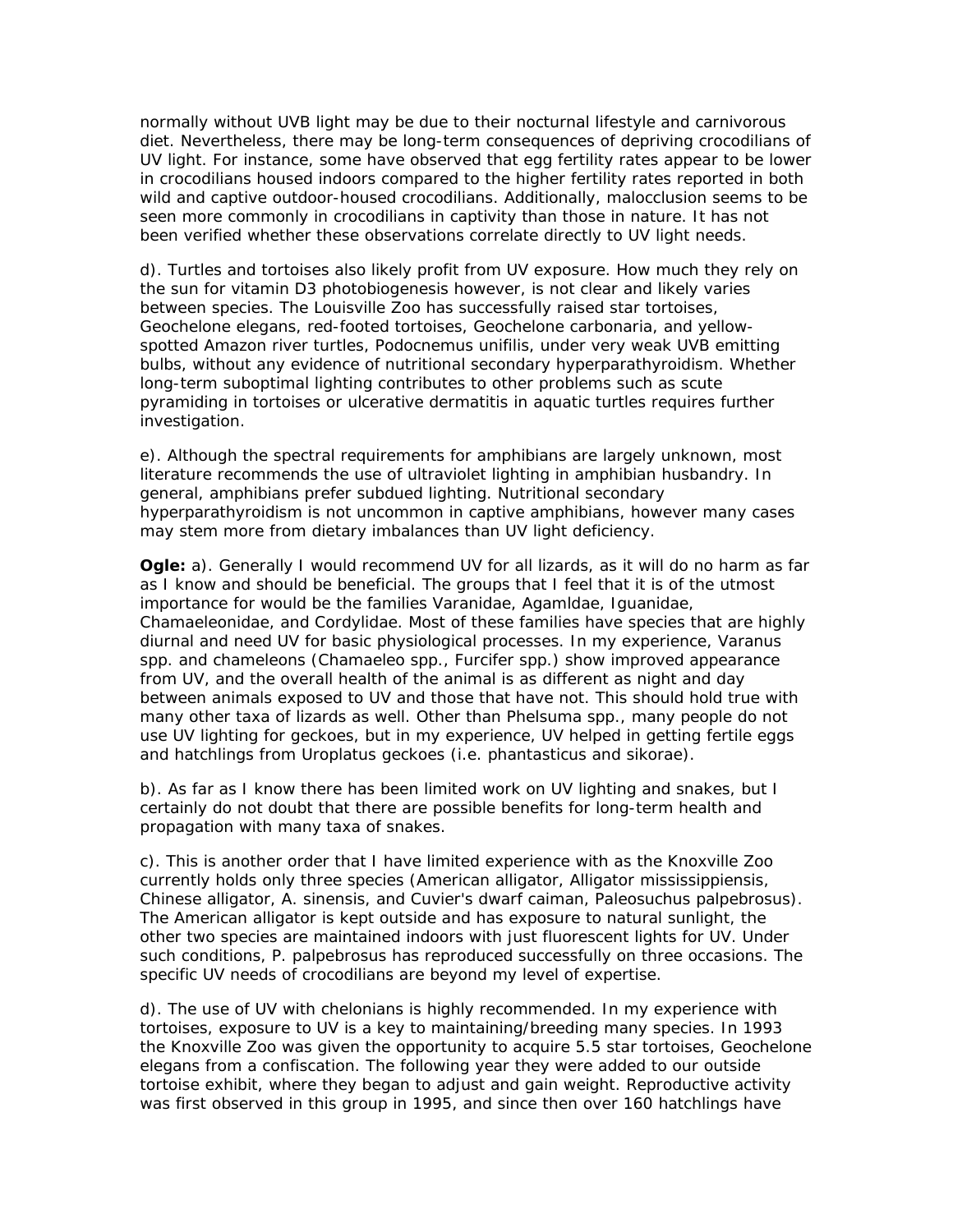been produced. Other zoos have similar group numbers and set-ups but without the access to outside enclosures, and they have not experienced the same level of breeding success with G. *elegans.* UV lighting is one component of our current project with *Pyxis a. arachnoides.* Manipulating a cool season, where the sexes were separated, then introducing them outdoors in late spring, has increased our group's activity, and copulation has since been documented. For the first time we have received eggs from our females.

Unfortunately, due to our high humidity during the summer months, not all of our tortoise species can be given outside access, at least not for extended periods. The fluorescent UV lights have worked well for our arid species, and have helped us maintain healthy groups.

Our collection of turtles is mostly of temperate origin and has seasonal access to natural UV light. Even a few of our more tropical species are given outside access during the summer, but fluorescent UV is a standard when inside. In 1986, our curator, Bern Tryon, began an outdoor breeding program for bog turtles, *Clemmys muhlenbergii,* which has been extremely successful due to natural, seasonal changes in UV light and temperature.

e). Due to lack of experience with amphibians I have no comments or recommendations for them.

**Owens:** a). Many species of lizards have special receptors for light such as the pineal eye or receptors in their skin, and many lizards have other adaptations in their skin to limit UV absorption. All of these anatomical and physiological adaptations, spread through many families of lizards, reflect the strong role light plays in many lizard species' life histories. On that assumption, I would recommend a source of UV for all lizards that best matches its typical microhabitat and how the animal uses it within its ecosystem. For example, open-habitat arid species may not only tolerate intense UV, but may require it to meet metabolic needs. Personally, I have seen members of many families of lizard behaviorally respond to intense irradiation of UV combined with increased tempera-ture. Alberts (1989) and other researchers have shown that certain behaviors are more likely to occur in the presence of UVA. Based on my limited understanding about the role of UVA and UVB, I would recommend both forms for diurnal members of the families *Iguanidae, Varanidae, Agamidae, Cordylidae,* arboreal forms of *Gekkonidae,* arboreal forms of *Anguidae, Chamaeleonidae, Teiidae,* and *Lacertidae.* In situations where UV requirements are unknown, I would initially recommend a conservative approach to UV exposure to those captive lizards.

b). No comment or recommendations

c). It is widely accepted that many species of crocodilians need some exposure to UV for long-term health. My personal experiences with crocodilians are anecdotal. One observation is that some crocodilians seem to retain their scales or lack color when not exposed to UV light.

d). It appears that UV is indispensable for captive maintenance and breeding of many chelonians. There are many health issues that appear to be due to, at least in part, inadequate UV exposure varying from retained scutes to metabolic bone disease (MBD). Many shell diseases or skin conditions can be treated by exposing the animals to natural sunlight. Natural sunlight or an artificial source of high quality UVB emission is preferred for raising hatchlings, juveniles, and gravid female chelonians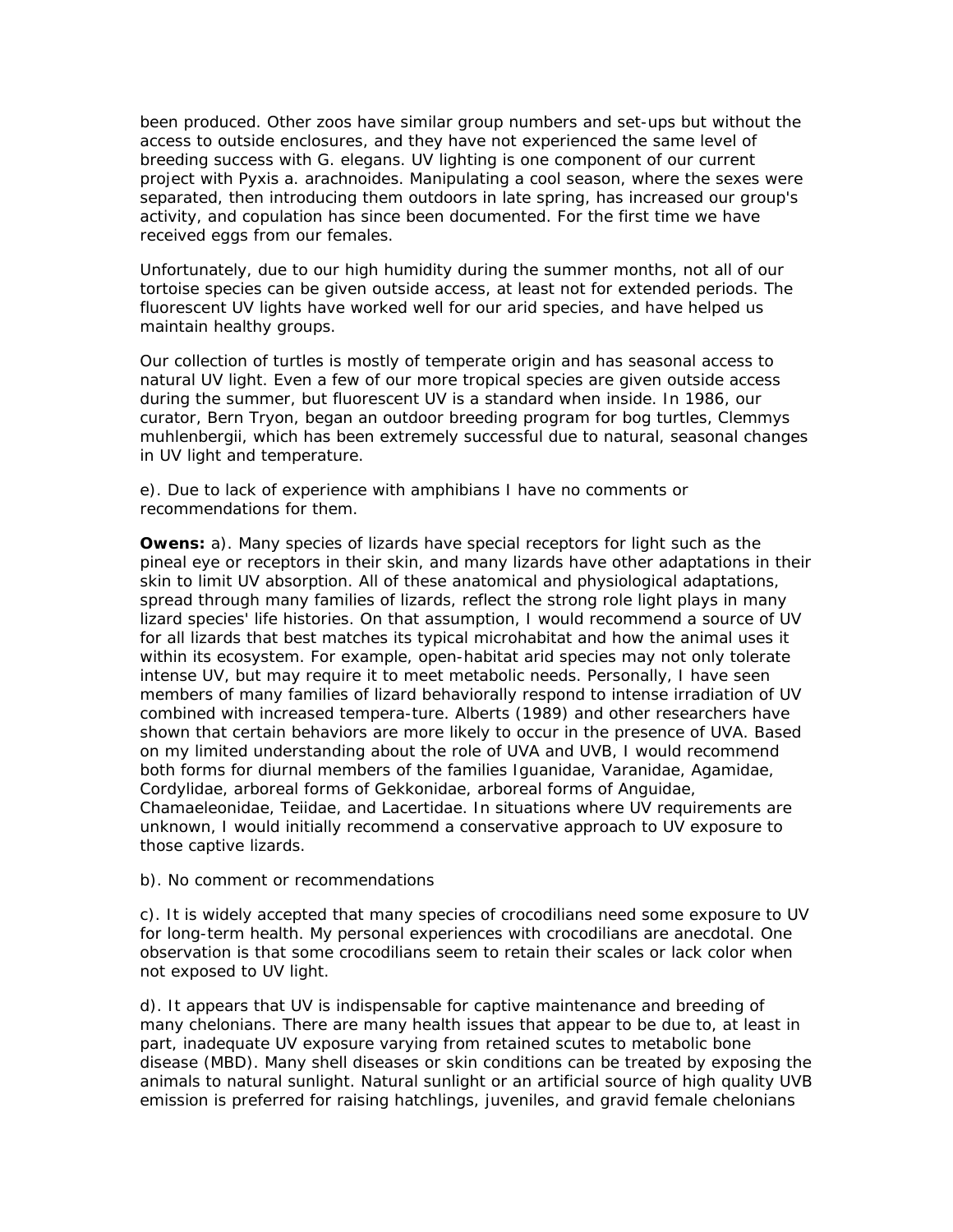to avoid common health problems such as MBD. It has been my experience that appetite, activity, and reproduction all increase when tortoises are exposed to natural sunlight.

e). My personal experience with amphibians in captivity is limited. I have not seen detrimental consequences from keeping a UV source on diurnal amphibians. It may be shown that some diurnal amphibians require UV. Our captive husbandry for anurans of the genera *Atelopus* and *Dendrobates* includes the use of high quality UV emitting bulbs.

#### **8. Are there any particular species you have ultraviolet lighting concerns for?**

**Driggers:** All herbivores and any young rapidly growing young reptile or amphibian (UV deficiency often coupled with dietary phosphorus excess [NSHP]).

**Gehrmann/Ferguson:** Diurnal basking species in general appear to need a moderate to high UVB environment, presented as a gradient.

**Gyimesi:** Emphasizing my response in #7, diurnal, basking lizards seem to be most at risk for developing hypovita-minosis D and secondary musculoskeletal problems, particularly young, growing individuals. Over the years at the Louisville Zoo, we have seen suspected and confirmed cases of UV light deficiency in bearded dragons, *Pogona vltticeps,* brown basilisks, *Basiliscus basiliscus,* green-crested basilisks, *Basiliscus plumifrons,* Komodo dragons, *Varanus komodoen-sis,* crocodile monitors, *Varanus salvadorii,* panther chameleons, *Furcifer pardalis,* Western chuckwallas, *Sauromalus obesus,* sail-finned lizards, *Hydrosaurus* sp., prehensile-tailed skinks, *Corucla zebrata,* and great-plated lizards, *Gerrhosaurus major.*

As a side point, human studies have shown that increased skin pigmentation can dramatically reduce the cutaneous pho-tobiogenesis of vitamin D3. This explains why African Americans living in the United States are more prone to hypovitaminosis D (Bell, *et al,* 1985). Whether darkly pig-mented reptiles and amphibians have higher UV requirements warrants investigation.

**Ogle:** To the best of my knowledge there is no reason to be concerned about ultraviolet lighting with reptiles, but I would certainly be interested in knowing if there was.

**Owens:** There are many sources of artificial UV light available to reptile keepers. I feel that it is equally important to choose the right source of artificial UV as it is to house the reptile in such a manner as to properly utilize the UV made available. UVB light can be injurious to eyes and care should be taken to offer a refuge away from the light.

#### **9. What are the clinical signs of ultraviolet light deficiency in reptiles/amphibians?**

**Driggers:** Twitching, seizures, swollen limbs, poor growth and reproductive production, anorexia, gut stasis, constipation, opportunistic infections, and potentially pyramiding.

**Gehrmann/Ferguson:** Our major findings with the panther chameleon are nutritional metabolic bone disease, especially if calcium and dietary vitamin D are also deficient in the diet. In reproductive females, even with adequate dietary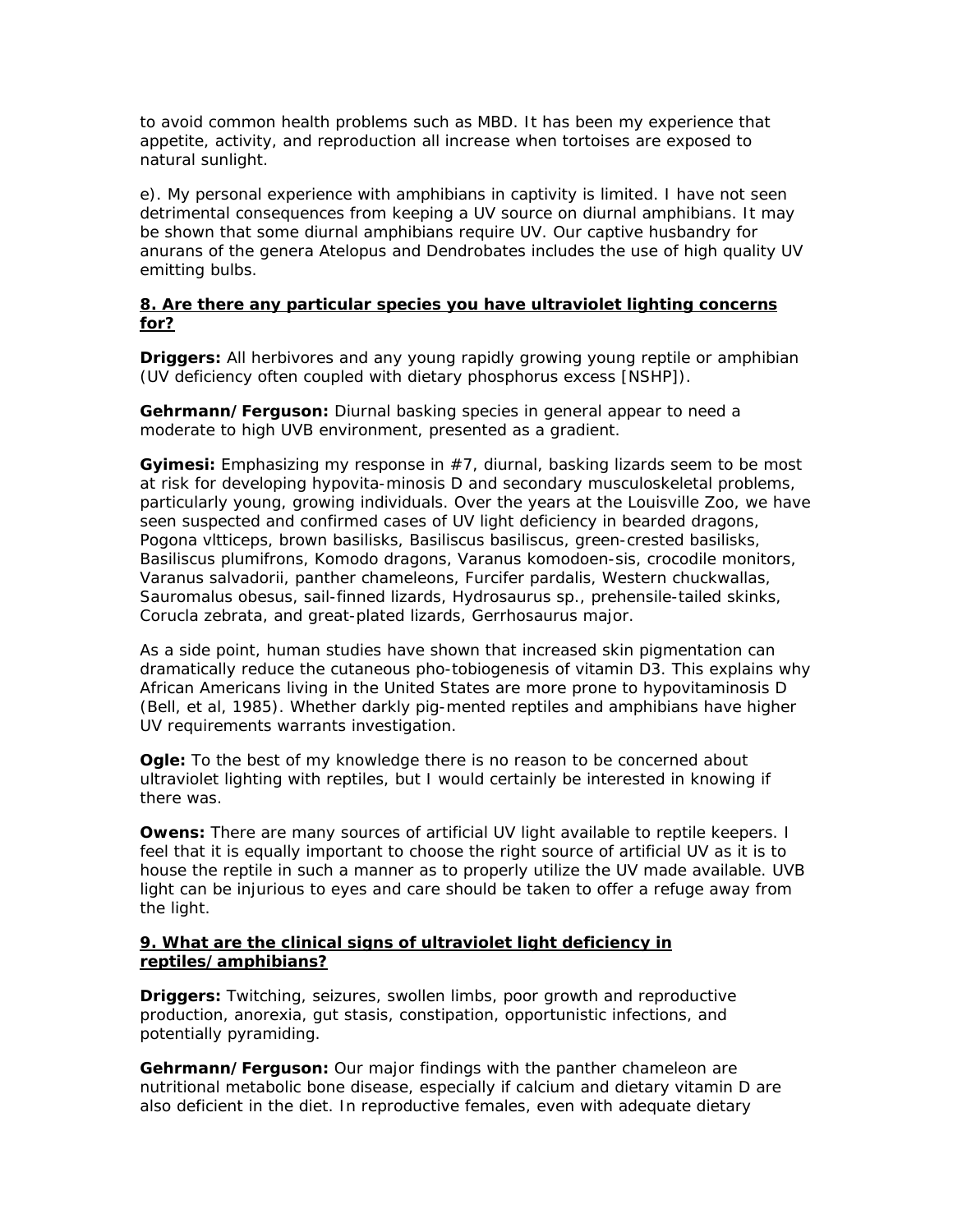vitamin D and calcium, we observed hatching failure without substantial UVB (Ferguson, *et al,* 1996).

**Gyimesi:** UV light deficiency should be considered in ectotherms that are poor feeders, are not vibrant or vigorous ("poor doers"), or have a poor reproductive history. In cases of hypovitaminosis D induced by minimal to no UV light exposure, signs may include an abnormal posture, osteopenia, deformities (facial bones, long bones, spine), hypotonia, muscle weakness, muscle tremors, lameness, poor growth, pathologic fractures, paradoxical soft tissue mineralization, and fibrous osteodystrophy.

#### **10. What diagnostics help to determine ultraviolet light deficiency in reptiles/amphibians?**

**Driggers:** Ionized calcium, cholecalciferol level, radiographs, and often times viewing the cage (glass filtering UV) can be suggestive diagnostically. A UV meter would help solve UV assessment in the cage.

#### **Gehrmann/Ferguson:** No comment.

**Gyimesi:** An ectotherms' appearance, feeding history, reproductive history, activity level, etc. may lead to a presumptive suspicion. In patients with hypovitaminosis D from inadequate exposure to UV light (and/or inadequate oral intake of vitamin D3), a physical exam will assist with screening for musculoskeletal disease. Plain radiography is a useful tool to subjectively assess bone density and screen for deformed long bones, scoliosis, pathologic fractures, and soft tissue mineralization.

In addition, measurement of the circulating 25-hydroxyvitamin D (25-OH-D) concentration can be very useful. 25-hydroxyvitamin D determination is considered the most useful assessment of overall vitamin D status in humans and many animals. Markedly elevated levels suggest hypervitaminosis D while very low or undetectable levels represent impending or frank hypovitaminosis D. As is often the case, the challenge lies with interpreting results, as "normal" reference ranges for most species are unknown. We have sent our samples to the Endocrinology Department within the Animal Health Diagnostic Laboratory at Michigan State University. They have validated their test in at least one species of reptile, the Komodo dragon, *Varanus komodoensis,* (Gyimesi and Burns, 2002). Although useful in many species, this test does not appear to be meaningful in chelonians. Vitamin D physiology and metabolism in chelonians is poorly understood.

## **11. How is ultraviolet light deficiency treated in reptiles/amphibians?**

**Driggers:** Hopefully with phototherapy predominately and calcium where needed. Potentially administering a vitamin D injection. I also rule out concomitant disease with Woodwork and fecals to ensure more than one etiology is not affecting the reptile or amphibian.

#### **Gehrmann/Ferguson:** No comment.

**Gyimesi:** Provide UV light! As previously discussed, access to direct unfiltered sunlight is preferred. At the Louisville Zoo, we have seen dramatic improvements in several species after exposure to sun. When access to sun is not possible, artificial UV sources can be used. In cases of nutritional secondary hyperparathyroidism, a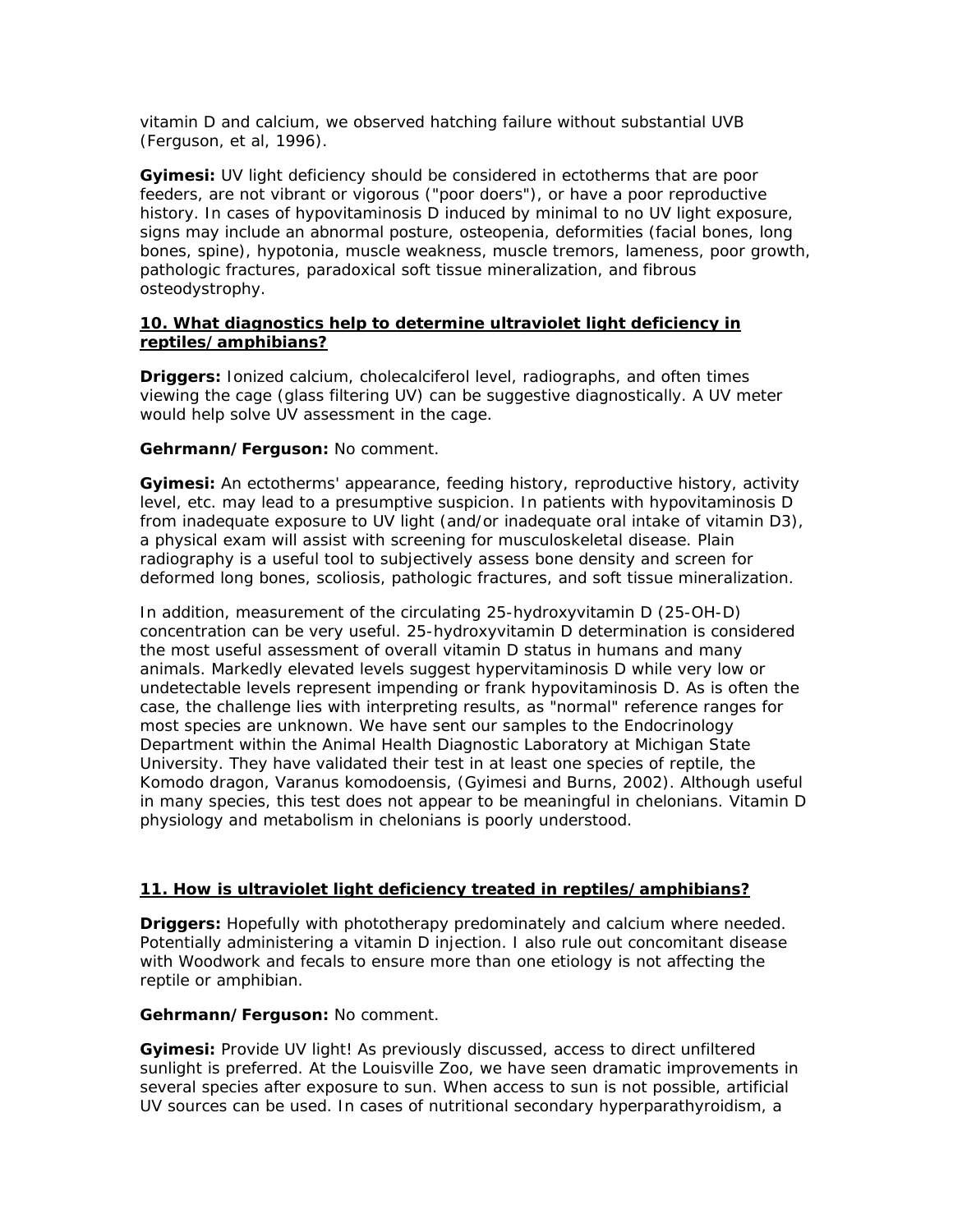review of the diet, vitamin and mineral supplementation, and enclosure temperature gradient is also indicated. The use of oral or parenteral vitamin D3 or 25-OH-D has a place in some cases, however this form of treatment carries more inherent risks than simply providing UV light.

#### **12. What are the clinical signs of over-exposure to ultraviolet light in reptiles/amphibians?**

**Driggers:** The same signs as UV deficiency except they usually result from renal secondary hyperparathyroidism. In acute overexposure, I have seen sun burns occur over the top of bony prominences such as the ribs and the pelvic bones of iguanas.

**Gehrmann/Ferguson:** Excessive sunlamp exposure has caused hyperkeratosis in side-blotched lizards (Gehrmann, 1994A), skin darkening, lethargy, eye-closure, anorexia and death in iguanas (Hibma, 1999) and egg hatching failure (Ferguson, *et al,* 2002) and skin tumors (Ferguson, unpub lished data) in panther chameleons.

**Gyimesi:** I have not recognized this in clinical practice. Intuitively, I would think that this rarely occurs in nature as animals instinctively self-regulate their exposure to sun. I suppose over-exposure can occur in captive ectotherms if not provided with the option of moving out of the sun or away from high output artificial UV sources. To my knowledge, hypervitaminosis D from ultraviolet light over-exposure has not been reported and is physiologically unlikely to occur. I have read about UV-induced epidermal ulcerations and hyperplasia as well as corneal damage in amphibians.

#### **13. What are the concerns of over-exposure to ultraviolet light on the skin of mammals? What about reptiles and amphibians?**

**May:** The skin of higher vertebrates consists of two layers the epidermis and the dermis, with a layer of fat below referred to as the panniculus. The epidermis in mammals is made up of four specialized cell layers and is relatively thin in haired regions (Scott, *et al,* 2001). The thickest epidermis in mammals is found on the footpads and the planum nasale The dermis is a critical component to the connective tissue system of the body and allows for movement and shape retention. This layer also contains adnexal structures, such as hair follicles, glands, blood vessels and nerves (Scott, *et al,* 2001) In reptiles this layer can become extremely thick, especially over the dorsum, and serves as protection. Some species of reptiles can form horns or skin that is "studded" (Harkewicz 2001).

In humans and domestic animals over-exposure to ultraviolet light can result in clinical changes in the skin. These changes are classified as photodermatitis, solar dermatitis or solar keratoses.

Photodermatitis is subdivided into phototoxicity and photo-sensitivity. Phototoxicity is the classic sunburn reaction, which is a dose-related response to ultraviolet light. Photosensitivity is most commonly observed in large animal species and is seen when the skin displays an increased sus-, ceptibility to damage secondary to the production of, ingestion of, injection of or contact with a photodynamic agent (Scott, *et al,* 2001). Cases have been recognized in canine patients but are less common.

Solar dermatitis is an actinic reaction on white skin, light skin or damaged skin (i.e. depigmented or scarred skin), which is not covered by hair. Most of the damage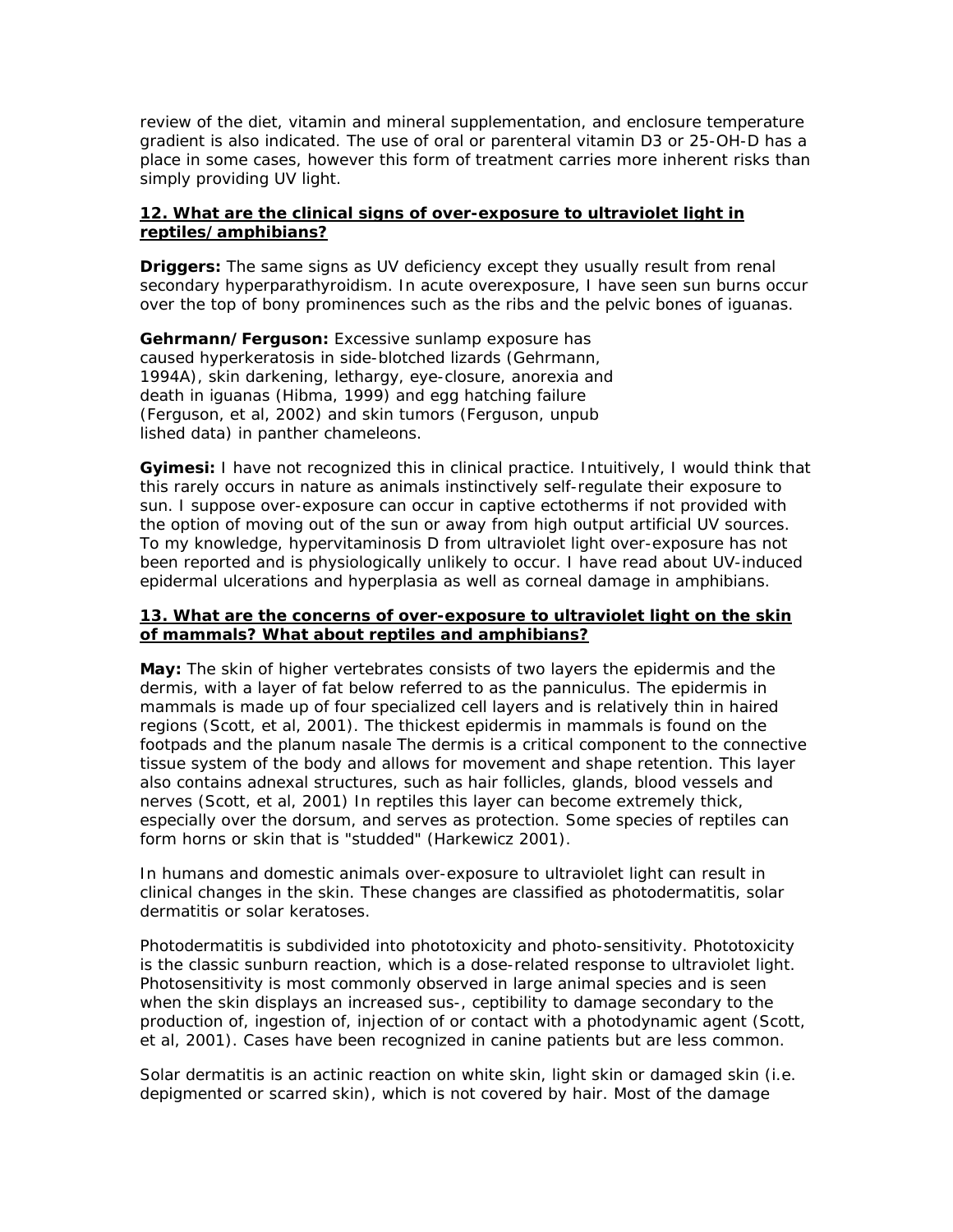associated with this syndrome is a direct result of damage to the dermis via ultraviolet ray penetration through the thin epidermis. Clinically, solar dermatitis presents as erythema and lichenifi-cation, with comedone formation if the skin affected is on the trunk or extremities. The most common areas affected are at the junction of haired and hairless skin of the canine nose and the ear tips of white cats (Scott, *et al,* 2001, Hargis, 1981).

Solar keratoses are premalignant hyperplastic and dysplastic changes in the epidermis that may progress to squamous cell carcinoma. Solar-induced hemangiomas and hemangiosarco-mas have also been reported. These lesions typically develop in non-pigmented and sparsely haired areas and can be a result of direct or reflected ultraviolet light. Clinically, chronic inflammatory and proliferative lesions may be present for several years prior to the development of neoplastic lesions (Hargis, 1981).

In contrast, there is very little information regarding detrimental effects due to overexposure to ultraviolet light on the skin of reptiles. It may be assumed that similar syndromes do not occur in reptiles due to the thickness of the epidermis and abundant pigment present when compared to the skin of mammals. Comments regarding albino reptiles were not encountered.

Concerns regarding overheating and thermal burns associated with ultraviolet light have been reported. Necrosis and bacterial skin infections secondary to thermal burns can be problematic (Harkewicz, 2001). In addition, burns from sun-lamps can result from prolonged exposure, to UVB rays (Gehrmann, 1994A and 1994B, Barten, 2002).

A fatal UVB toxicity was reported in the side-blotched lizard, *Ufa stansburiana,* and was associated with anorexia, decreased motor activity and decreased response to stimuli. Thickening of the epidermis was associated with a change in the color of the skin. In this report such changes were reversible if UVB exposure discontinued at this point (Gehrmann, 1994A).

Amphibian skin is much thinner than reptile skin, with the epidermis normally 2-5 cell layers thick. Consequently the effects of damage to amphibian skin can result in serious conditions. Thermal burns are a concern in these species as even minor burns can be life threatening. In addition, squamous cell carcinoma has been reported in the leopard frog however, the relationship to over-exposure to ultraviolet light is unclear (Reavill, 2001).

#### **14. What are the concerns of over-exposure to ultraviolet light on the eyes in mammals? Any concerns in reptiles/amphibians?**

**Adkins:** The major concerns of over-exposure to ultraviolet (UV) light on the eyes of mammals are cataract formation, corneal damage resulting in corneal ulcers and retinal damage resulting in scotomas (blind spots). In humans, the cornea filters wavelengths ranging from 200 - 300 nm and the lens absorbs the majority of the wavelengths from 300 - 400 nm. There are two regions within the UV spectrum that can result in damage to the lens, 290 - 325 nm and 365 nm. UV light is implicated in the pathogenesis in cataracts in humans. Exposure to the UV spectrum around 320 nm can result in retinal damage, as neither the cornea nor the lens adequately filters this part of the spectrum. UV light induces temporary corneal or permanent retinal damage due to industrial (humans) or experimental (non-human primates) exposure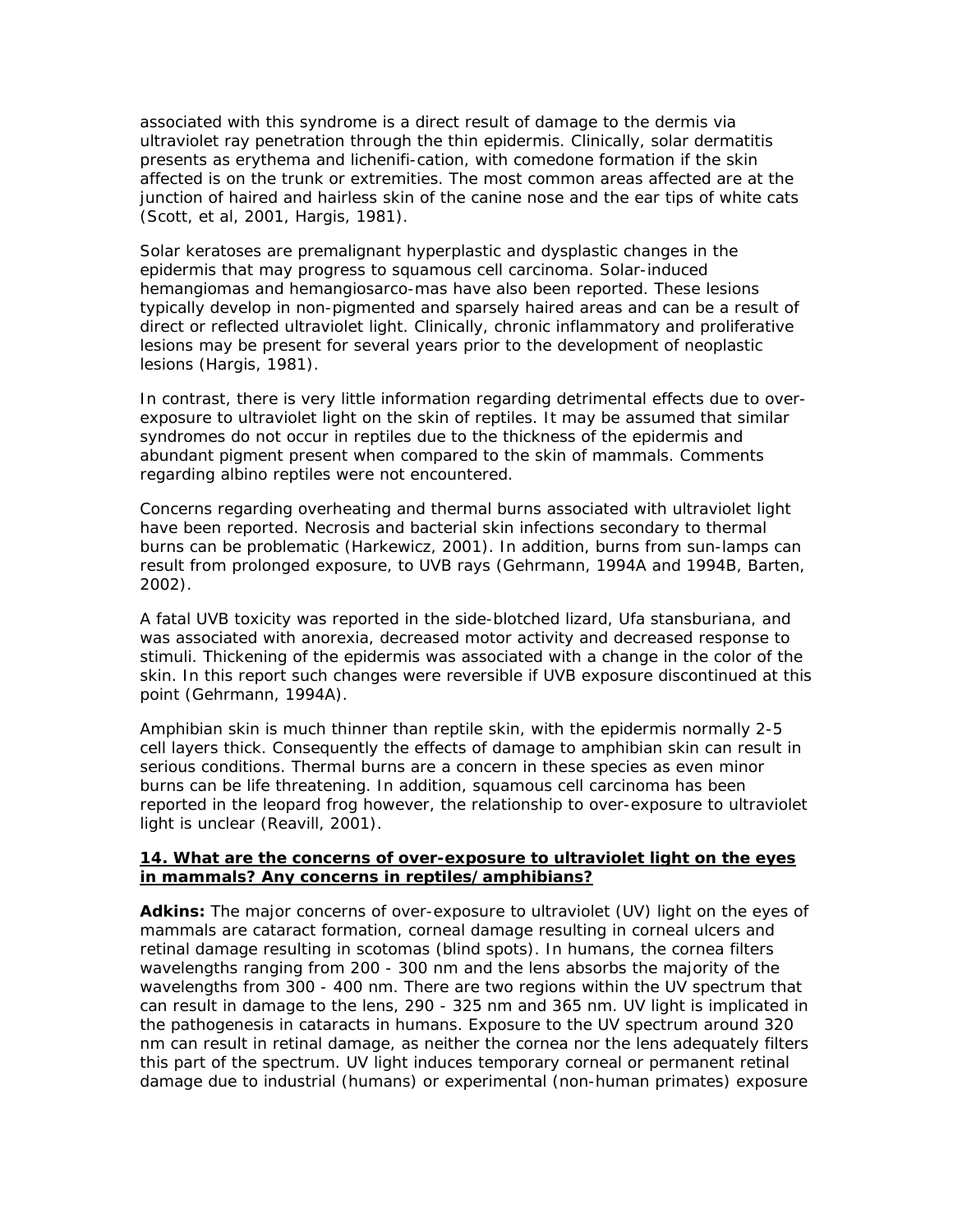to lasers. The amount of tissue damage depends on the wavelength of light and the duration of exposure.

There is little information available on the effects of UV light on reptiles and amphibians. In general there is tremendous conservation among species in basic ocular anatomy and physiology, however, there are some notable differences in reptile and amphibian ocular anatomy. It is possible that UV light may have the same effects on the eyes of these species as it has on mammalian eyes.

Siamese crocodiles, *Crocodylus siamensis,* have high concentrations of the UV absorbing compounds, ascorbate and urate, in their aqueous humor. These substances may protect their lenses and retinas from UV damage. The nictitating membrane in crocodiles may also provide some protection from UV radiation.

The European common frog, *Rana temporaria,* may be protected from UV radiation by their environment and/or nocturnal behavior. Experimental effects of UV radiation (280 - 315 nm) on tadpoles, Pacific tree frogs, *Hyla regilla* and red legged frogs, *Rana aurora,* resulted in the development of cataracts. This may occur in nature as a result of habitat destruction. The lens of the diurnal painted dwarf gecko, *.Lygodactylus picturatus,* contains a novel protein that may protect the retina from ultraviolet light.

Since reptiles and amphibians have some unique ocular structures, other mechanisms for protection from UV light may be discovered in the future.

#### **15. What diagnostics help to determine over-exposure to ultraviolet light in reptiles/amphibians?**

**Driggers:** History, calcium levels (in males)- r/o ovulation with females by lipid profile, radiographs (calcification of great vessels of the heart, renal mineralization, etc.... I would perform a cloacal exam to palpate the size of the kidneys (biopsy if abnormal in size or shape).

**Gehrmann/Ferguson:** No comment.

**Gyimesi:** No comment.

#### **16. How is over-exposure to ultraviolet light treated in reptiles/amphibians?**

**Driggers:** Usually it is not a single causation problem with UV over-exposure. It is usually multifactorial but the result is usually the same (dystrophic calcification of the soft tissues).

This scenario usually leads to decrease blood flow to the kidneys that are hypofunctional already, leading to renal failure. Treatments are largely ineffective, but I give phosphate binders such as aluminum hydroxide and soak them daily in water. I would remove them from UVB light sources and allow UVA to continue. I recommend store bought greens and add Metamucil to the salad mix (if still eating). I would tailor my treatment specifically however to the signs the individual is having with the disease, again treating secondary disease and administering supportive care as needed. I have placed catheters and given IV fluids from time to time, but it seems like if a reptile or amphibian needs IV fluids, it was an emergency three months ago and the owners are acutely recognizing a chronic problem.

**Gehrmann/Ferguson:** No comment.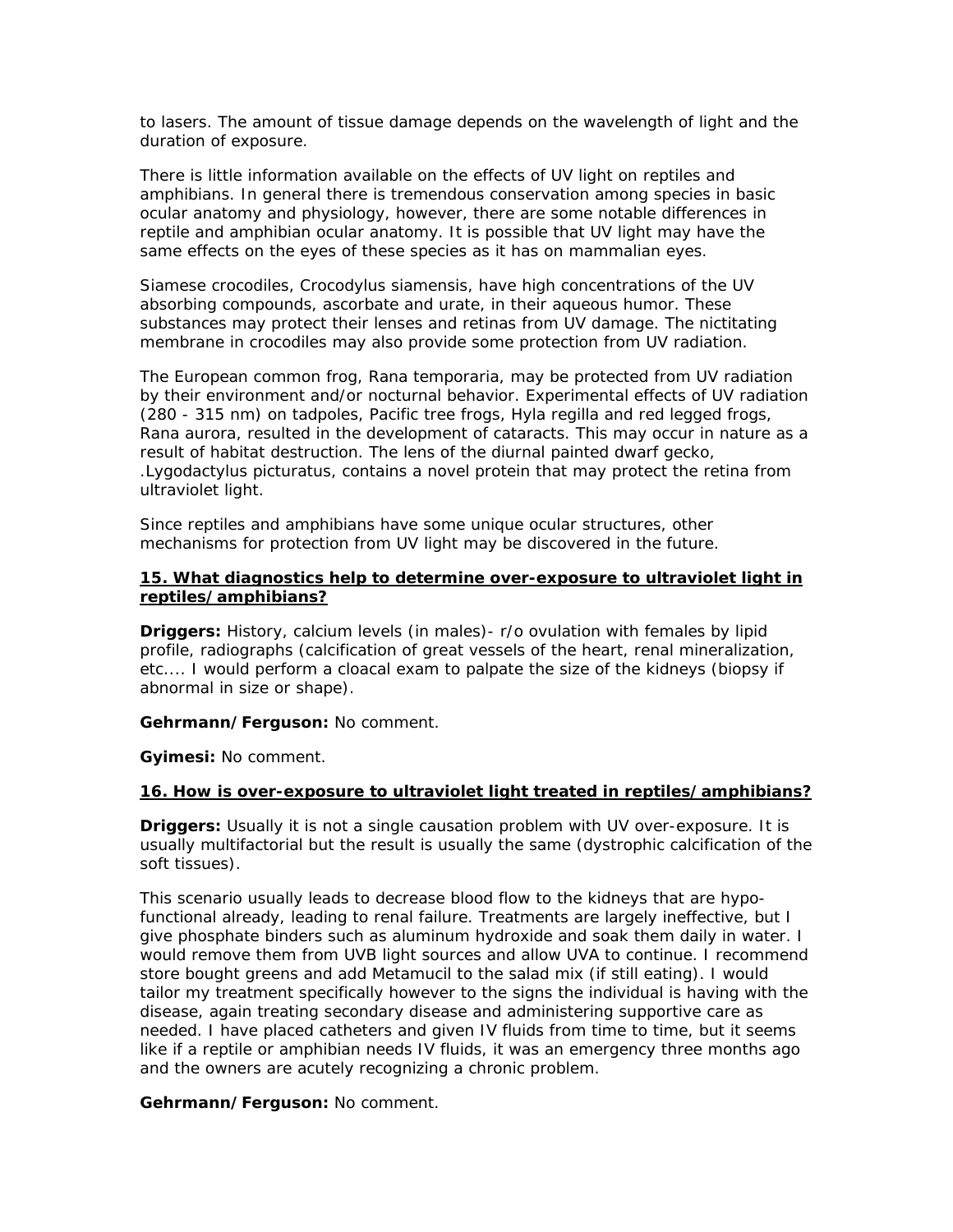**Gyimesi:** No comment.

#### ...................................................................................................

#### **Reference**

Alberts AC. 1989. Ultraviolet visual sensitivity in desert iguanas: implications for pheromone detection. Anim Behav, 38:129-137.

Alien ME, Oftedal OT, Horst RL. 1996. Remarkable differences in the response to dietary vitamin D among species of reptiles and primates: is ultraviolet B light essential? *In* Holick MF, Jung EG. (eds): Biologic Effects of Light 1995. Walter de Gruyter, Berlin: 13-38.

Alien ME, Chen TC, Holick MF, Merkell E. 1999. Evaluation of vitamin D status in the green iguana *(Iguana iguana):* oral administration vs UVB exposure. *In* Holick MF, Jung EG (eds): Biologic Effects of Light 1998. Kluwer, Boston:99-101.

Aucone BM, Gehrmann WH, Ferguson GW, Chen TC, Holick MF. 2003. Comparison of two artificial ultraviolet light sources used for chuckwalla, *Sauromalus obesus,*  husbandry. JHMS, 13:14-17.

Angelo R. 2002. UVR measurement errors sources: spectral response of filtered broadband detectors. *In* Holick MF. (ed): Biologic Effects of Light 2001. Kluwer, Boston:57-63.

Barten SL. 2002. Green iguana management and husbandry. Suppl Compend Contin Educ Pract Vet, 24:13-22.

Bell NH, Greene A, Epstein S, Oexmann MJ, Shaw S, Shary J. 1985. Evidence for alteration of the vitamin D-endocrine system in blacks. J Clin Invest, 76:470-473.

Bennett ADT, Cuthill 1C. 1994. Ultraviolet vision in birds: what is its function? Vision Res, 34:1471-1478.

Bernard JB.1995. Spectral irradiance of fluorescent lamps and their efficacy for promoting vitamin D synthesis in herbivorous reptiles. Ph.D. dissertation. Michigan State University, East Lansing, MI.

Blaustein AR, Kiesecker JM, Hockit DG, Wall SC. 1995. Amphibian declines and UV radiation. Bioscience, 514-515.

Blaustein AR, Kiesecker JM, Walls SC, Hockit DG. 1996. Field experiments, amphibian mortality and UV radiation. Bioscience, 46:386-388.

Chen TC. 1999. Photobiology of vitamin D. *In* Holick MF (ed): Vitamin D: Physiology, Molecular Biology and Clinical Applications. Humana Press, Totowa, NJ: 17-37.

Cromer AH. 1994. Physics for the life sciences. 2nd Ed. McGraw Hill, NY.

Endler JA. 1990. On the measurement and classification of : colour in studies of animal colour patterns. Biol J Linnean Soc, 41:315-352.

Ferguson GW, Gehrmann WH, Karsten KB, Hammack SH, McRae M, Chen TC, Lung NP, Holick MF. 2003. Do panther chameleons bask to regulate endogenous vitamin D3 production? Physiol. Biochem Zool, 76:52-59.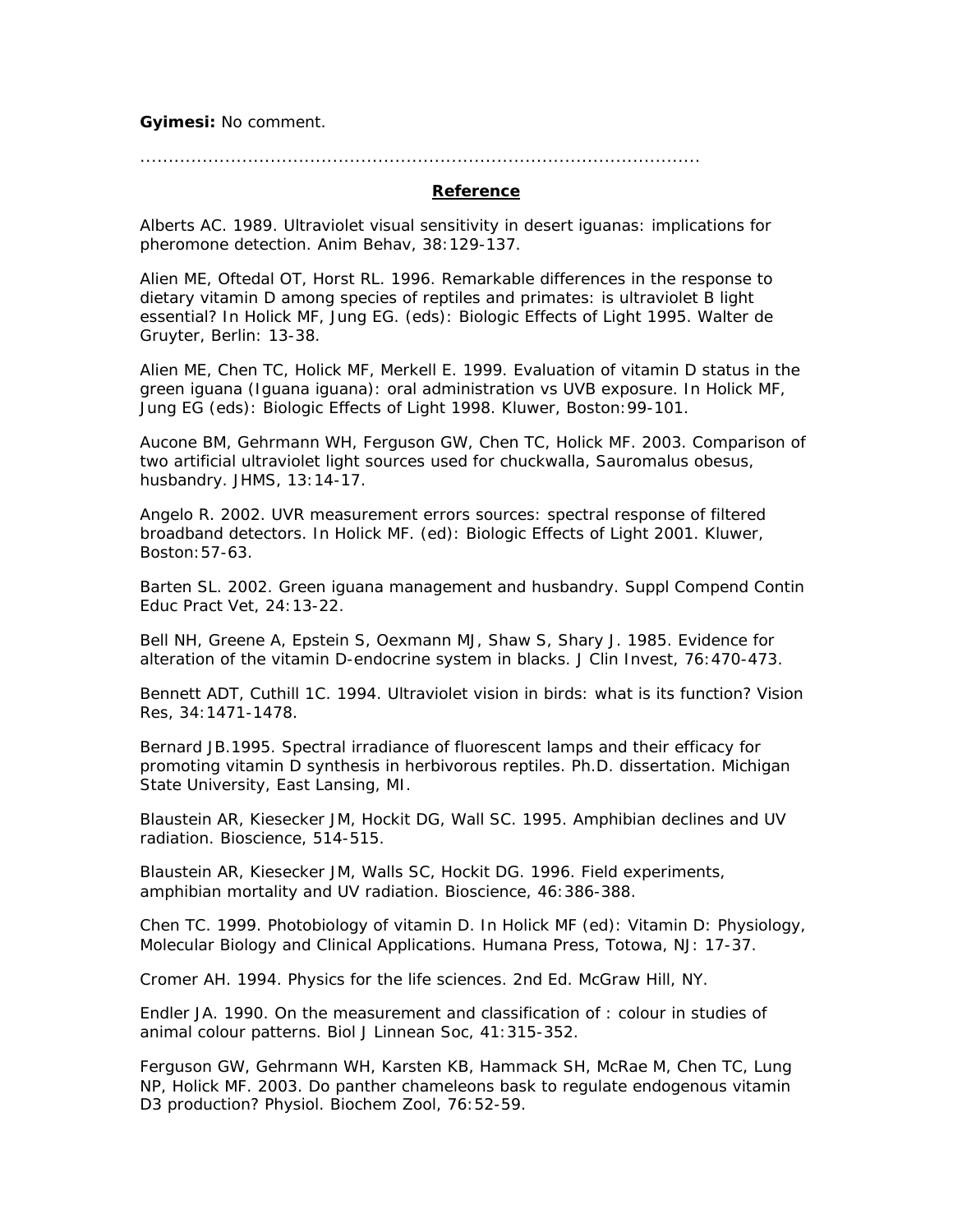Ferguson GW, Gehrmann WH, Chen TC, Dierenfeld ES, Holick MF. 2002. Effects of artificial ultraviolet light exposure on reproductive success of the female panther chameleon *(Furcifer pardalis)* in captivity. Zoo Biol, 21:525-537.

Ferguson GW, Jones JR, Gehrmann WH, Hammack SH, Talent LG, Hudson RD, Dierenfeld ES, Fitzpatrick MP, Frye FL, Holick

MF, Chen TC, Lu Z, Gross TS, Vogel JJ. 1996. Indoor husbandry of the panther chameleon *Chamaeleo [Furcifer] pardalis:* effects of dietary vitamins A and D and ultraviolet irradiation on pathology and life-history traits. Zoo Biol, 15:279-299.

Fleishman LJ, Loew ER, Leal M. Ultraviolet vision in lizards.1993. Nature, 365:39.

Gehrmann WH. 1997. Reptile lighting: A current perspective. The Vivarium, 8(2):44- 45, 62.

Gehrmann WH. 1994A. Light requirements of captive amphibians and reptiles. In Murphy J, Adler K, Collins JT (eds): Captive Management and Conservation of Reptiles and Amphibians. Society for the Study of Amphibians and Reptiles Contributions to Herpetology. Vol XI. Ithaca, NY:53-59.

Gehrmann WH. 1994B. Spectral characteristics of lamps commonly used in herpetoculture. The Vivarium. 5:16-29.

Gehrmann WH. 1987. Ultraviolet irradiances of various lamps used in animal husbandry. Zoo Biol, 6:117-127.

Gehrmann WH, Horner JD, Ferguson GW, Chen TC, Holick MF. In Press. A comparison of responses by three broadband radiometers to different ultraviolet-B sources. Zoo Bio.

Gugg-Helminger A. 2002. Detectors for UV measurement-state of the art and new developments. *In* Holick MF (ed): Biologic Effects of Light 2001. Kluwer. Boston: 19- 32.

Gyimesi, ZS, Burns RB. 2002. Monitoring of plasma 25-hydroxyvitamin D concentrations in two Komodo dragons, *Varanus komodoensis:* A case study. JHMS,  $12(2): 4-9.$ 

Hargis AM. 1981. A review of solar-induced lesions in domestic animals. Comp Cont Educ Pract Vet, 4:287-294.

Harkewicz KA. 2001. Dermatology of reptiles: a clinical approach to diagnosis and treatment. Vet Clin N Am Exotic An Pract, 4:441-461.

Hibma J. 1999. Endogenously-synthesized vitamin D3 versus exogenous dietary vitamin D3: the effect on growth and development of juvenile green iguanas *(Iguana iguana).* Masters Thesis. Central Michigan University. Mount Pleasant, MI.

Holick MF. 1996. The role of sunlight in providing vitamin D for bone health. *In* Holick MF, Jung EG (eds): Biologic Effects of Light 1995. Walter de Gruyter, Berlin:3-12.

Holick MF. 1999. Vitamin D: physiology, molecular biology, and clinical application. Humana, Totowa, NJ.